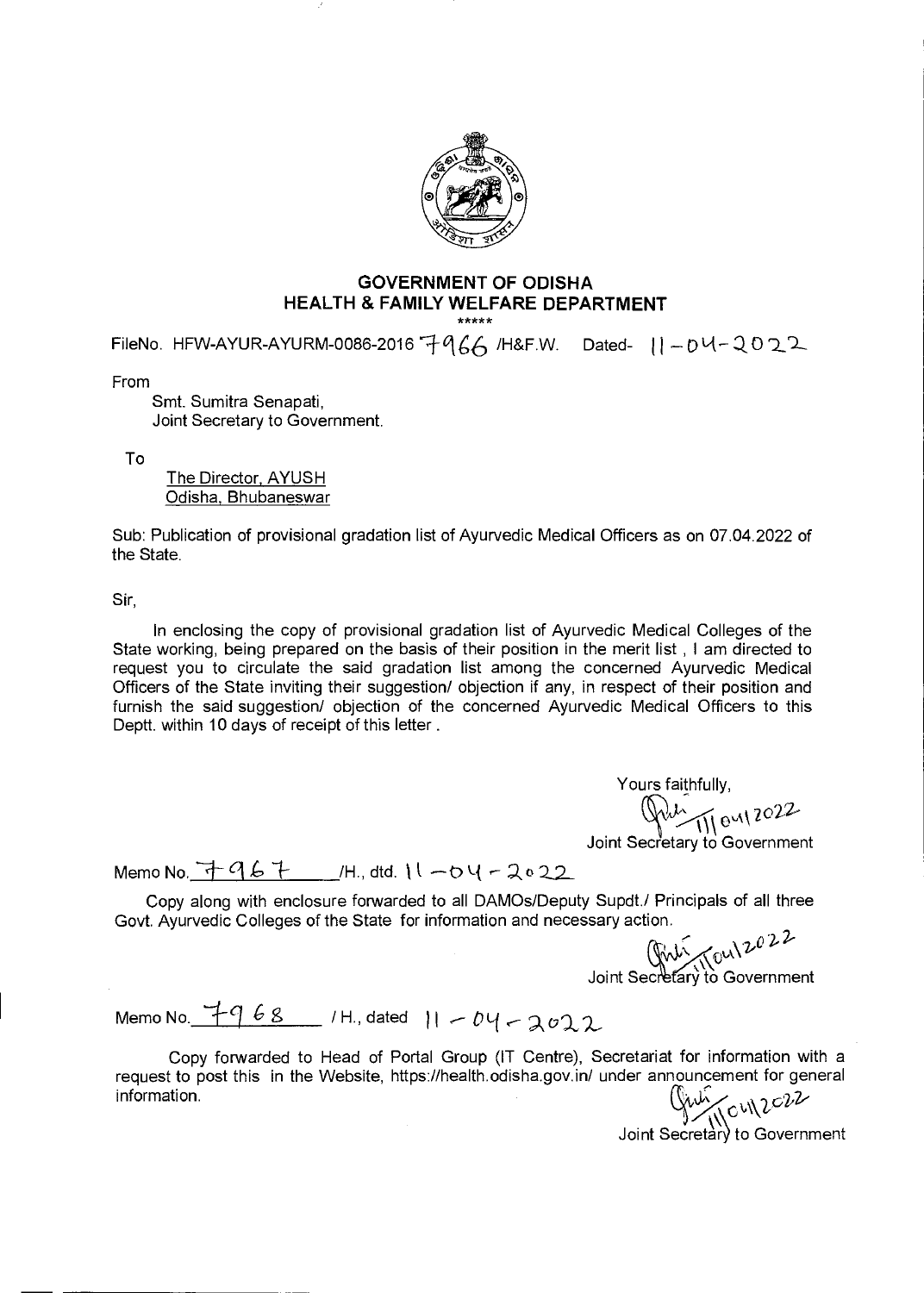## **DRAFT GRADATION LIST OF AYURVEDIC MEDICAL OFFICERS AS ON 07.04.2022 OF THE STATE FOR THE YEAR 2022**

| SI. No | Name of the A.M.Os             | Gender                  | Date of<br>Birth | Date of<br>superannu<br>ation | Date of<br>Joining in<br>Govt.<br>Service | Category<br>to which<br>belongs | Category in<br>which<br>selected | Serial in<br><b>Merit</b><br>List/Year<br>оf<br>recruitme<br>nt |
|--------|--------------------------------|-------------------------|------------------|-------------------------------|-------------------------------------------|---------------------------------|----------------------------------|-----------------------------------------------------------------|
| 1      | $\mathbf{z}$                   | $\mathbf{3}$            | 4                | $\overline{\mathbf{5}}$       | 6                                         | 8                               | 9                                | 10                                                              |
| 1.     | Dr. Sanat Ku.<br>Satapathy     | M                       | 22.02.63         | 28.02.2023                    | 17.11.86                                  | General                         | General                          | 50/1986                                                         |
| 2.     | Dr. Rabinarayan<br>Behera      | $\overline{\mathsf{M}}$ | 04.06.62         | 30.06.2022                    | 01.07.88                                  | General                         | General                          | 12/1988                                                         |
| 3.     | Dr. Bhabani Shankar<br>Pal     | M                       | 01.07.63         | 30.06.2023                    | 04.07.88                                  | General                         | General                          | 13/1988                                                         |
| 4.     | Dr. Trithabasi Panda           | M                       | 28.02.63         | 28.02.2023                    | 01.07.88                                  | General                         | General                          | 21/1988                                                         |
| 5.     | Dr.<br>Brahmananda Pradha<br>n | M                       | 06.05.62         | 31.05.2022                    | 02.07.88                                  | General                         | General                          | 26/1988                                                         |
| 6.     | Dr. Bijaya Kumar<br>Panda      | $\overline{M}$          | 16.11.62         | 31.11.2022                    | 04.07.88                                  | General                         | General                          | 27/1988                                                         |
| 7.     | Dr. Surya Narayan<br>Sahu      | M                       | 11.09.62         | 31.09.2022                    | 18.08.88                                  | General                         | General                          | 31/1988                                                         |
| 8.     | Dr. Ranjan Kumar<br>Padhi      | M                       | 15.04.62         | 30.04.2022                    | 18.04.89                                  | General                         | General                          | 34/1988                                                         |
| 9.     | Dr. Abhimanyu Nayak            | $\overline{M}$          | 28.02.63         | 28.02.2023                    | 17.04.89                                  | General                         | General                          | 35/1988                                                         |
| 10.    | Dr. Dhiraj Ku.<br>Mohapatra    | M                       | 08.07.62         | 31.07.2022                    | 18.04.89                                  | General                         | General                          | 37/1988                                                         |
| 11.    | Dr. Baikunthanath<br>Mallick   | M                       | 22.06.62         | 30.06.2022                    | 18.10.89                                  | General                         | General                          | 41/1988                                                         |
| 12.    | Dr. Sudhansubala<br>Samantaray | F                       | 07.05.63         | 31.05.2023                    | 24.01.90                                  | General                         | General                          | 45/1988                                                         |
| 13.    | Dr. Bharati Tripathy           | $\overline{F}$          | 10.05.62         | 31.05.2022                    | 03.03.90                                  | General                         | General                          | 51/1988                                                         |
| 14.    | Dr. Ranganath Kar              | M                       | 25.05.63         | 31.05.2023                    | 07.03.90                                  | General General                 |                                  | 59/1988                                                         |
| 15.    | Dr. Manoj Ku. Mohanty          | $\overline{M}$          | 12.02.63         | 28.02.2023                    | 03.03.90                                  | General                         | General                          | 65/1988                                                         |
| 16.    | Dr. Sunil Kumar Rath           | M                       | 28.06.62         | 30.06.2022                    | 06.03.90                                  | General                         | General                          | 69/1988                                                         |
| 17.    | Dr. Sudha Mohanty              | $\overline{F}$          | 12.07.62         | 31.07.2022                    | 03.03.90                                  | General                         | General                          | 71/1988                                                         |
| 18.    | Dr. Prasanta Ku.<br>Nanda      | M                       | 20.05.64         | 31.05.2024                    | 02.03.90                                  | General                         | General                          | 72/1988                                                         |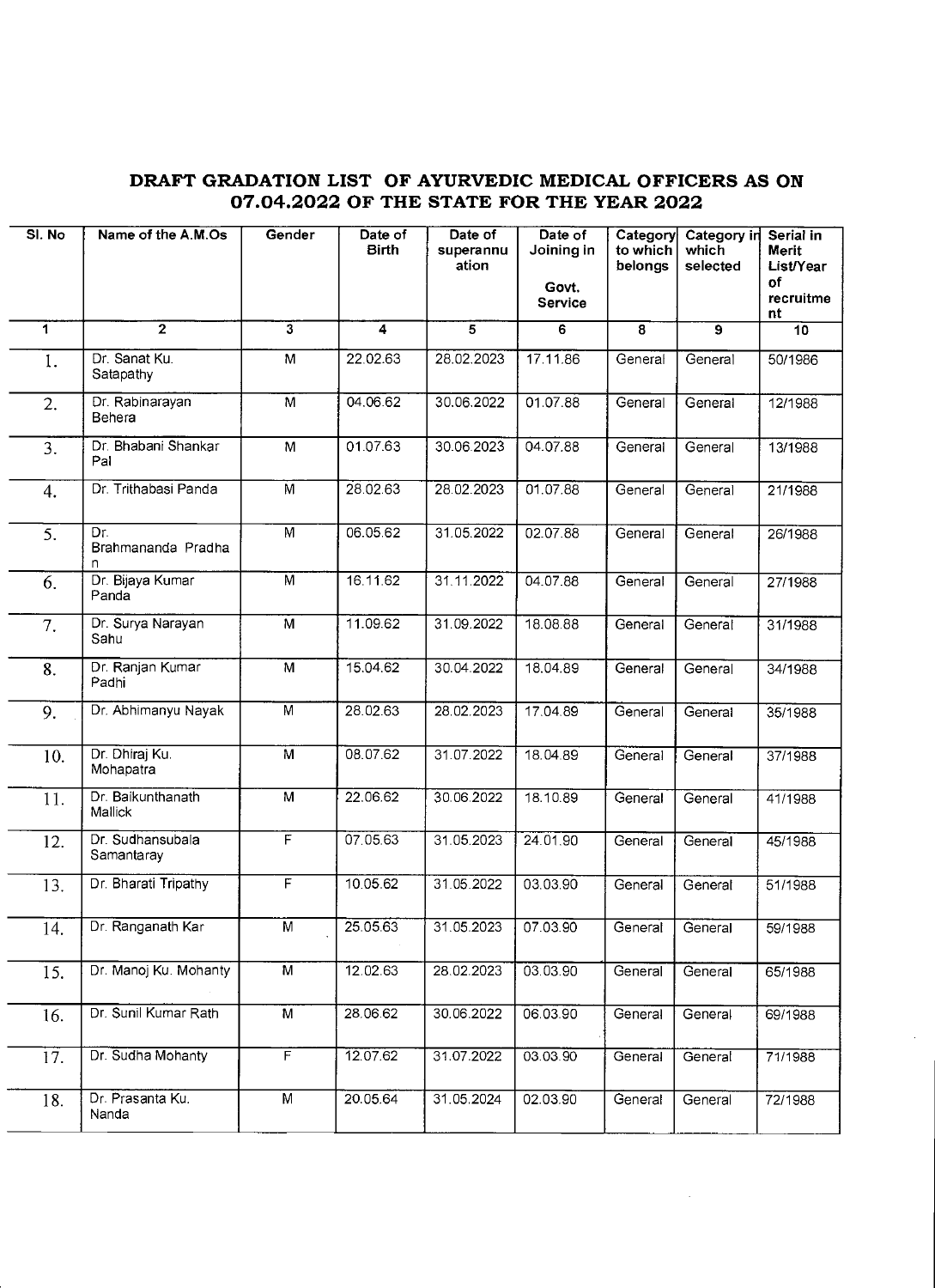| 19. | Dr. Ramesh Ch.<br>Mishra          | M                       | 20.06.63 | 30.06.2023 | 08.03.90 | General | General | 81/1988           |
|-----|-----------------------------------|-------------------------|----------|------------|----------|---------|---------|-------------------|
| 20. | Dr. Sundhansubala<br>Pattanaik    | $\overline{F}$          | 30.04.62 | 30.04.2022 | 06.04.90 | General | General | 85/1988           |
| 21. | Dr. Prasanta Ku. Dash             | M                       | 06.05.64 | 31.05.2024 | 14.05.90 | General | General | 1/1990(PH         |
| 22. | Dr. Satyapriya<br>Pradhan         | M                       | 18.06.62 | 30.06.2022 | 18.03.91 | General | General | 90/1988           |
| 23. | Dr. Sudhiraranjan<br>Mishra       | M                       | 15.08.63 | 31.08.2023 | 24.06.91 | General | General | 100/1988          |
| 24. | Dr. Bimal Ku. Panda               | $\overline{M}$          | 16.04.64 | 30.04.2024 | 18.04.92 | General | General | 01/16.04.1<br>992 |
| 25. | Dr. Murari Prasad Rath            | M                       | 15.04.64 | 30.04.2024 | 17.03.92 | General | General | 02/1992           |
| 26. | Dr. Siba Prasad<br>Mishra         | M                       | 15.05.64 | 31.05.2024 | 13.03.92 | General | General | 03/1992           |
| 27. | Dr. Mamata Ku. Swain              | $\overline{\mathsf{F}}$ | 22.05.63 | 31.05.2023 | 20.03.92 | General | General | 05/1992           |
| 28. | Dr. Ananta Ku.<br>Acharya         | $\overline{M}$          | 12.06.65 | 30.06.2025 | 30.03.92 | General | General | 07/1992           |
| 29. | Dr . Sulochana Rath               | F                       | 04.05.65 | 31.05.2025 | 02.04.92 | General | General | 08/1992           |
| 30. | Dr. Sangram Keshari<br>Pradhan    | M                       | 11.03.64 | 31.03.2024 | 02.04.92 | General | General | 09/1992           |
| 31. | Dr. Prasan Ku. Mishra             | M                       | 02.11.65 | 30.11.2025 | 03.04.92 | General | General | 10/1992           |
| 32. | Dr. Ajaya Ku. Sendha              | $\overline{M}$          | 17.01.63 | 31.01.2023 | 02.04.92 | General | General | 11/1992           |
| 33. | Dr. Pramilamani<br>Sahoo          | $\overline{F}$          | 28.02.62 | 28.02.2022 | 03.04.92 | General | General | 12/1992           |
| 34. | Dr. Urmila Kumari<br>Devi         | F                       | 24.04.62 | 31.04.2022 | 04.04.92 | General | General | 13/1992           |
| 35. | Dr. Banditarani Mishra            | $\overline{F}$          | 13.12.65 | 31.12.2025 | 03.04.92 | General | General | 14/1992           |
| 36. | Dr. Nishakar Pattanaik            | M                       | 05.07.65 | 31.07.2025 | 02.04.92 | General | General | 15/1992           |
| 37. | Dr. Gouri Sankar<br>Prasad Mishra | $\overline{M}$          | 30.04.64 | 30.04.2024 | 31.03.92 | General | General | 17/1992           |
| 38. | Dr. Chhabita Mishra               | $\overline{\mathsf{F}}$ | 19.01.63 | 31.01.2023 | 03.04.92 | General | General | 18/1992           |
| 39. | Dr. Saroj Kumar<br>Mishra         | $\overline{M}$          | 06.04.64 | 30.04.2024 | 02.04.92 | General | General | 19/1992           |
| 40. | Dr. Ranjita Ku.<br>Tripathy       | F                       | 16.05.62 | 31.05.2022 | 04.04.92 | General | General | 20/1992           |
| 41. | Dr. Snehamayee<br>Mishra          | $\overline{F}$          | 01.06.63 | 31.05.2023 | 30.03.92 | General | General | 21/1992           |

 $\sim 80$  km s  $^{-1}$ 

 $\ddot{\phantom{0}}$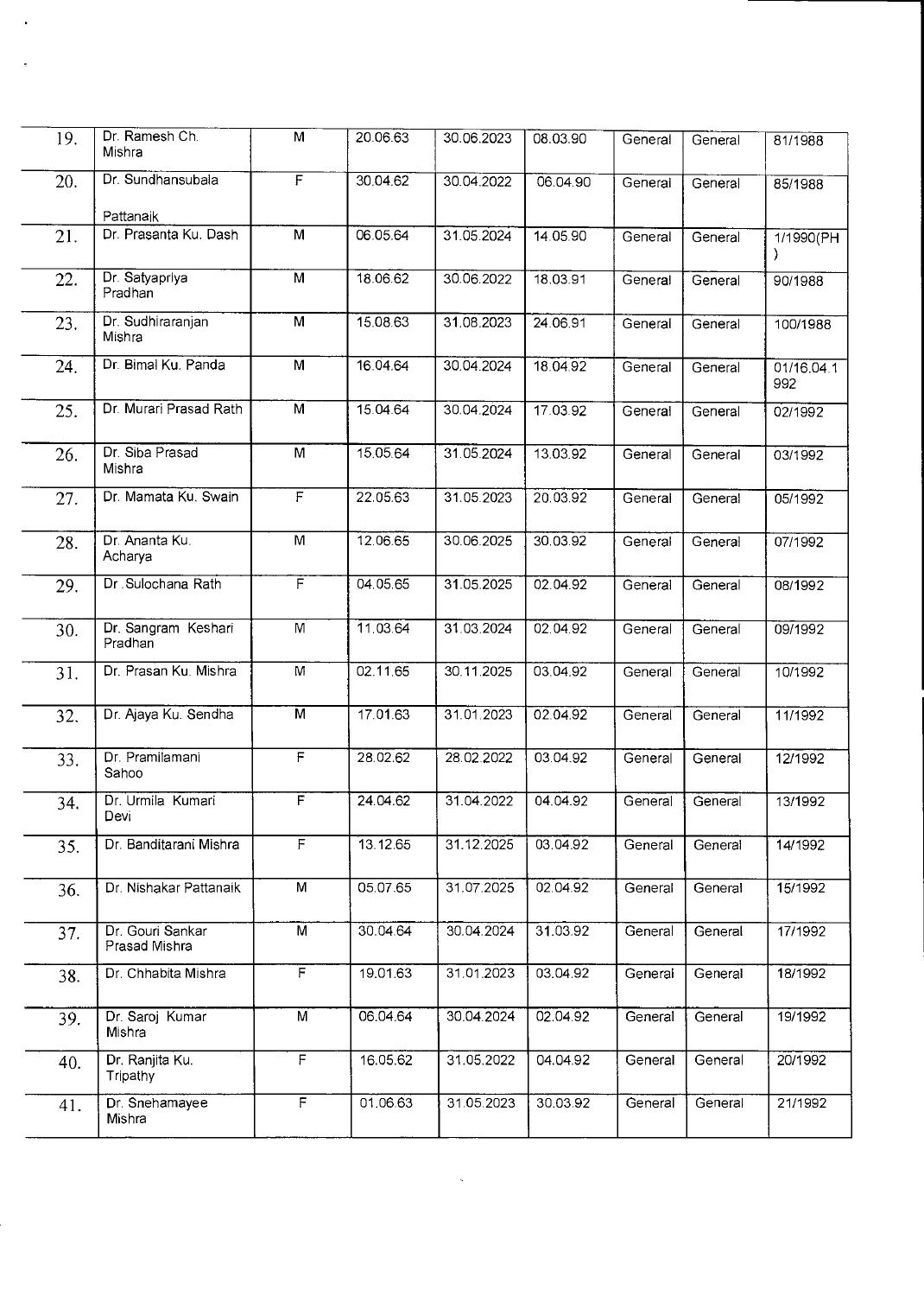| 42. | Dr. Sriharsa Mishra          | M                       | 30.06.62 | 30.06.2022 | 04.04.92 | General | General | 22/1992 |
|-----|------------------------------|-------------------------|----------|------------|----------|---------|---------|---------|
| 43. | Dr. Shishir Kumar<br>Mohanta | M                       | 01.04.64 | 31.03.2024 | 04.04.92 | General | General | 23/1992 |
| 44. | Dr. Kartik Ch.<br>Mohapatra  | M                       | 18.05.63 | 31.05.2023 | 31.03.92 | General | General | 26/1992 |
| 45. | Dr. Ramesh Ch. Patra         | M                       | 05.04.63 | 30.04.2023 | 30.03.92 | General | General | 27/1992 |
| 46. | Dr. Pranati Mishra           | F                       | 05.01.64 | 31.01.2024 | 04.04.92 | General | General | 28/1992 |
| 47. | Dr. Srinatha Mishra          | $\overline{M}$          | 25.05.63 | 31.05.2023 | 02.04.92 | General | General | 29/1992 |
| 48. | Dr. Dayanidhi Dwibedy        | $\overline{M}$          | 06.02.64 | 28.02.2024 | 01.04.92 | General | General | 30/1992 |
| 49. | Dr. Rasmita Routray          | $\overline{F}$          | 23.12.65 | 31.12.2025 | 03.04.92 | S.E.B.C | General | 31/1992 |
| 50. | Dr. Prasanta Ku.<br>Mishra   | M                       | 07.07.64 | 31.07.2024 | 02.04.92 | General | General | 32/1992 |
| 51. | Dr. Mahendra Ku.<br>Swain    | $\overline{M}$          | 03.07.65 | 31.07.2025 | 03.04.92 | General | General | 33/1992 |
| 52. | Dr. Gitarani Patra           | F                       | 23.03.63 | 31.03.2023 | 07.04.92 | General | General | 34/1992 |
| 53. | Dr. Manoranjan<br>Debata     | M                       | 03.07.62 | 31.07.2022 | 06.04.92 | General | General | 38/1992 |
| 54. | Dr. Gopinath Mishra          | $\overline{M}$          | 04.06.62 | 30.06.2022 | 02.04.92 | General | General | 39/1992 |
| 55. | Dr. Sashi Bhusan<br>Tripathy | $\overline{M}$          | 02.07.65 | 31.07.2025 | 03.04.92 | General | General | 41/1992 |
| 56. | Dr. Subhadra Behera          | F                       | 20.03.63 | 31.03.2023 | 03.04.92 | General | General | 43/1992 |
| 57. | Dr. Sujata Nanda             | F                       | 20.06.65 | 30.06.2025 | 08.04.92 | General | General | 44/1992 |
| 58. | Dr. Minakhi Bedbak           | $\overline{F}$          | 29.06.66 | 30.06.2026 | 04.04.92 | General | General | 45/1992 |
| 59. | Dr. Prasanta Ku. Sahu        | M                       | 28.11.62 | 30.11.2022 | 02.04.92 | General | General | 46/1992 |
| 60. | Dr. Sisir Kanta Mishra       | $\overline{M}$          | 19.11.64 | 30.11.2024 | 02.04.92 | General | General | 47/1992 |
| 61. | Dr. Ramesh Ch.<br>Mishra     | M                       | 23.05.65 | 31.05.2025 | 04.04.92 | General | General | 48/1992 |
| 62. | Dr. Sarojini Kar             | $\overline{F}$          | 07.05.63 | 31.05.2023 | 07.04.92 | General | General | 49/1992 |
| 63. | Dr. Diptimaya Tripathy       | M                       | 28.05.65 | 31.05.2025 | 06.04.92 | General | General | 50/1992 |
| 64. | Dr. Sarajubala<br>Srichandan | $\overline{\mathsf{F}}$ | 26.04.63 | 30.04.2023 | 02.04.92 | General | General | 51/1992 |
| 65. | Dr. Mamata Rath              | $\overline{F}$          | 01.01.65 | 31.12.2024 | 04.04.92 | General | General | 52/1992 |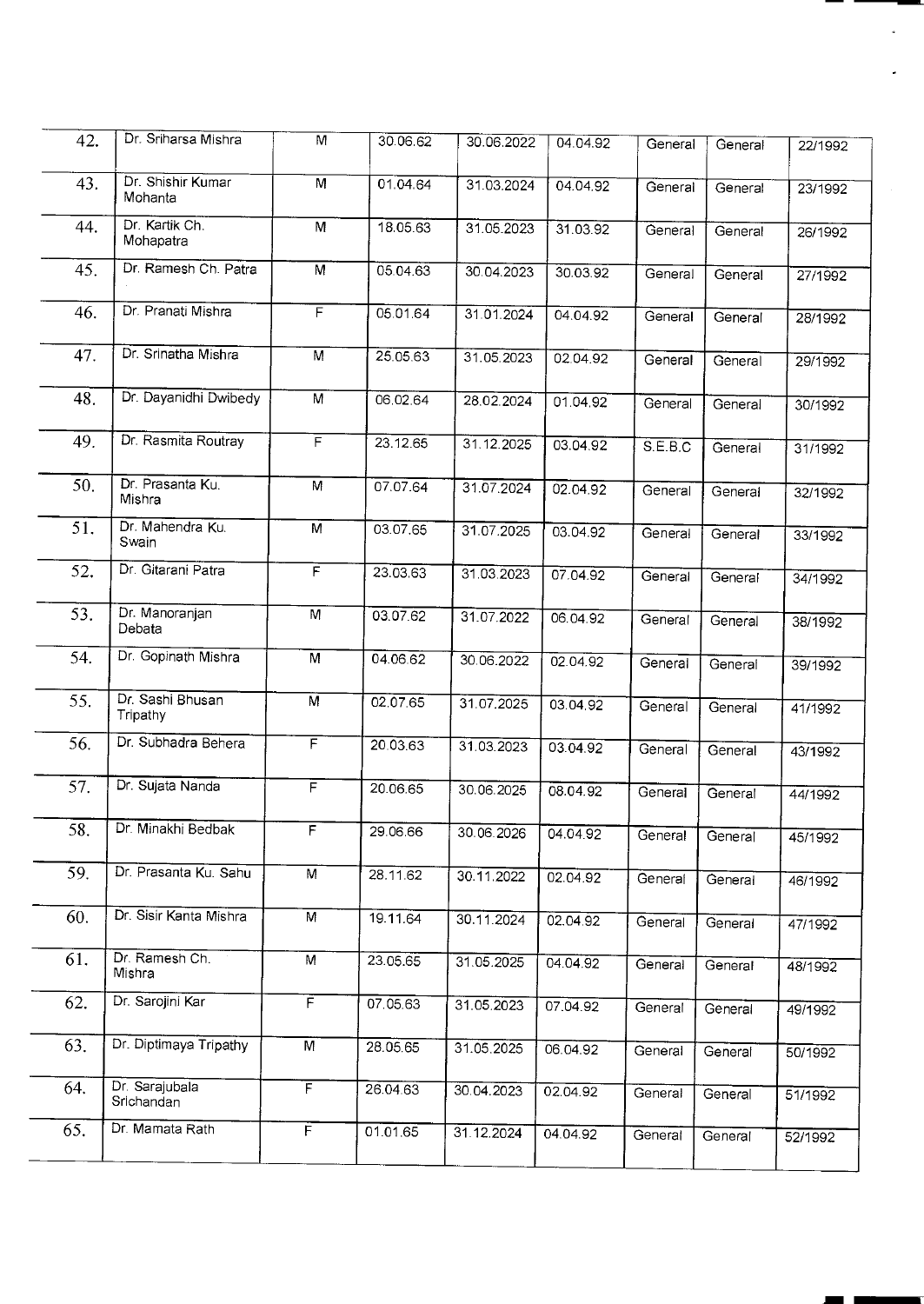| 66. | Dr. Sisir Kanta<br>Tripathy   | M              | 12.07.64 | 31.07.2024 | 02.04.92 | General         | General                | 53/1992            |
|-----|-------------------------------|----------------|----------|------------|----------|-----------------|------------------------|--------------------|
| 67. | Dr. Sarojini Panigrahi        | F              | 03.02.62 | 28.02.2022 | 06.04.92 | General         | General                | 54/1992            |
| 68. | Dr Subash Chandra<br>Dash     | М              | 14.05.64 | 31.05.2024 | 04.04.92 | General         | General                | 55/1992            |
| 69. | Dr. Anil Ku. Nayak            | $\overline{M}$ | 01.05.64 | 30.04.2024 | 25.07.92 | General         | General                | 56/1992            |
| 70. | Dr. Pusparaj Mantri           | $\overline{M}$ | 20.04.63 | 30.04.2023 | 03.08.92 | General         | General                | 58/1992            |
| 71. | Dr. Anup Kumar Naik           | M              | 18.05.63 | 31.05.2023 | 07.10.92 | General         | General                | 59/1992            |
| 72. | Dr. Ranjita Ku. Dash          | Ē              | 01.06.63 | 31.05.2023 | 30.09.92 | General         | General                | 60/1992            |
| 73. | Dr. Panchanan<br>Panigrahi    | M              | 19.04.65 | 30.04.2025 | 11.05.92 | General         | General                | 01/16.4.92<br>(PH) |
| 74. | Dr. Bharati Nayak             | $\overline{F}$ | 30.01.64 | 31.01.2024 | 22.02.93 | General         | General                | 61/1992            |
| 75. | Dr. Anil Kumar Dash           | $\overline{M}$ | 15.06.64 | 30.06.2024 | 22.02.93 | General         | General                | 62/1992            |
| 76. | Dr. Ayodhyanath<br>Behera     | М              | 01.04.64 | 31.03.2024 | 23.02.93 | General         | General                | 63/1992            |
| 77. | Dr. Rama Chandra<br>Sahu      | M              | 12.04.63 | 30.04.2023 | 06.09.94 | General         | General                | 66/1992            |
| 78. | Dr. Pradeep Ku. Barik         | $\overline{M}$ | 15.11.62 | 30.11.2022 | 12.09.94 | General         | General                | 67/1992            |
| 79. | Dr. Sudhir Ku. Sarangi        | $\overline{M}$ | 04.07.63 | 31.04.2023 | 14.09.94 | General         | General                | 68/1992            |
| 80. | Dr. Manoj Ku. Naik            | M              | 05.07.64 | 31.07.2024 | 18.03.96 | General         | General                | 70/1992            |
| 81. | Dr. Debadatta Mishra          | M              | 01.06.62 | 31.05.2022 | 16.03.96 | General         | General                | 71/1992            |
| 82. | Dr. Dhrub Ch. Behera          | M              | 08.05.63 | 31.05.2023 | 20.03.96 | General         | General                | 72/1992            |
| 83. | Dr. Ranjan Ku. Behera         | M              | 22.11.63 | 30.11.2023 | 20.03.96 | General         | General                | 74/1992            |
| 84. | Dr. Chandra Sekhar<br>Purohit | M              | 05.07.65 | 31.07.2025 | 16.03.96 | General         | General                | 75/1992            |
| 85. | Dr. Pratima Devi              | $\overline{F}$ | 07.11.62 | 30.11.2022 | 08.09.94 | General         | General                | 76/1992            |
| 86. | Dr. Nirupama Mishra           | $\overline{F}$ | 09.03.63 | 31.03.2023 | 13.09.94 | General         | General                | 77/1992            |
| 87. | Dr. Sarata Ku. Behera         | $\overline{M}$ | 09.06.67 | 30.06.2027 | 05.02.96 | $\overline{sc}$ | $\overline{\text{sc}}$ | 09/06.09.1<br>993  |
| 88. | Dr. Amar singh Meher          | M              | 23.04.62 | 30.04.2022 | 11.04.97 | General         | General                | 78/16.04.1<br>992  |
| 89. | Dr. Doharlal<br>Chandrakar    | M              | 18.05.64 | 31.05.2024 | 13.04.97 | General         | General                | 79/1992            |

 $\overline{\phantom{a}}$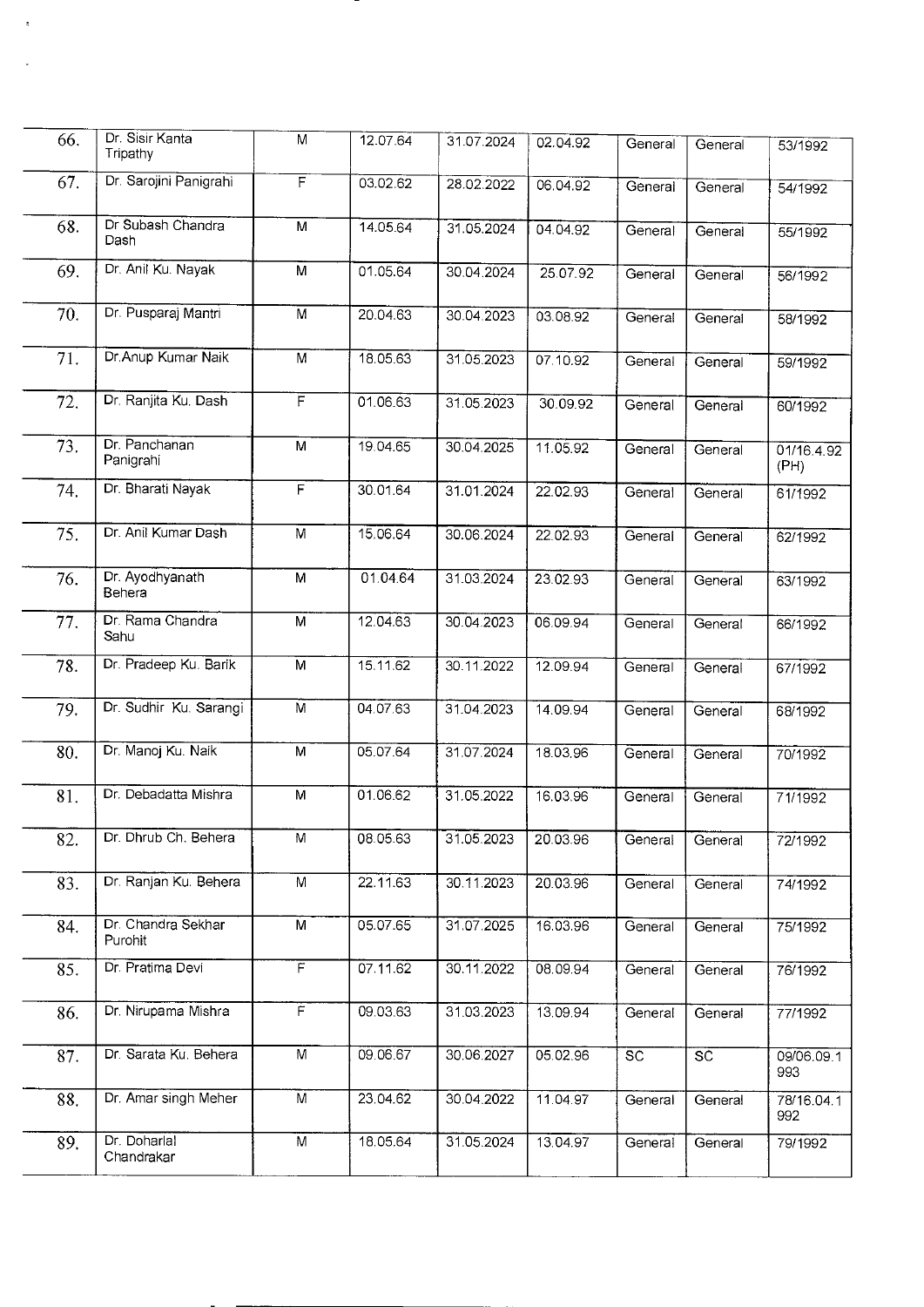| 90.  | Dr. Dillip Ku. Nanda           | M                       | 01.07.64 | 30.06.2024 | 10.04.97 | General         | General                  | 80/1992            |
|------|--------------------------------|-------------------------|----------|------------|----------|-----------------|--------------------------|--------------------|
| 91.  | Dr. Bipin Bihari Sahoo         | M                       | 04.04.63 | 30.04.2023 | 11.04.97 | General         | General                  | 82/1992            |
| 92.  | Dr. Gopal Krushna Kar          | $\overline{M}$          | 06.11.63 | 30.11.2023 | 11.04.97 | General         | General                  | 83/1992            |
| 93.  | Dr. Subrat Mohanty             | M                       | 07.07.64 | 31.07.2024 | 10.04.97 | General         | General                  | 84/1992            |
| 94.  | Dr. Ranjit Ku.<br>Pattanayak   | $\overline{M}$          | 12.01.63 | 31.01.2023 | 08.04.97 | General         | General                  | 86/1992            |
| 95.  | Dr. Bibasini Mishra            | F                       | 04.07.62 | 31.07.2022 | 29.03.96 | General         | General                  | 87/1992            |
| 96.  | Dr. Niladri Behera             | $\overline{M}$          | 20.04.62 | 30.04.2022 | 12.05.97 | General         | General                  | 88/1992            |
| 97.  | Dr. Bishnu Prasad<br>Choudhury | $\overline{M}$          | 20.09.65 | 30.09.2025 | 12.05.97 | General         | General                  | 89/1992            |
| 98.  | Dr. Pradeep Ku. Patra          | $\overline{M}$          | 04.05.62 | 31.05.2022 | 12.05.97 | General         | General                  | 90/1992            |
| 99.  | Dr. Pravakar Acharya           | $\overline{M}$          | 18.09.62 | 30.09.2022 | 19.05.97 | General         | General                  | 91/1992            |
| 100. | Dr. Renubala Rath              | $\overline{\mathsf{F}}$ | 25.04.64 | 30.04.2024 | 10.04.97 | General         | General                  | 94/1992            |
| 101. | Dr. Santilata Sahoo            | F                       | 04.06.62 | 30.06.2022 | 15.04.97 | General         | General                  | 96/1992            |
| 102. | Dr. Gyan Chand<br>Mishra       | M                       | 29.05.64 | 31.05.2024 | 19.08.97 | General         | General                  | 97/1992            |
| 103. | Dr. Sujatarani Mishra          | F                       | 15.06.66 | 30.06.2026 | 12.05.97 | General         | General                  | 99/1992            |
| 104. | Dr. Goutam Biswal              | $\overline{M}$          | 12.06.62 | 30.06.2022 | 22.08.97 | General         | General                  | 100/1992           |
| 105. | Dr. Harsha Ku.<br>Panigrahi    | M                       | 06.04.64 | 30.04.2024 | 13.10.97 | General         | General                  | 101/1992           |
| 106. | Dr. Bainsnaba Charan<br>Naik   | $\overline{M}$          | 17.06.64 | 30.06.2024 | 07.10.97 | General         | General                  | 102/1992           |
| 107. | Dr. Sumati Rath                | $\overline{F}$          | 13.06.64 | 30.06.2024 | 23.08.97 | General         | General                  | 107/1992           |
| 108. | Dr. Golekh Bihari<br>Nayak     | $\overline{M}$          | 28.01.65 | 31.01.2025 | 11.04.97 | General         | General                  | 02/16.4.92<br>(PH) |
| 109. | Dr. Laxmisriya Behera          | $\overline{F}$          | 26.06.67 | 30.06.2027 | 26.02.97 | $\overline{SC}$ | SC(Specia<br>I drive for | 01/20.1.19<br>97   |
| 110. | Dr. Rabindra Ku.<br>Behera     | M                       | 25.11.69 | 30.11.2029 | 04.03.97 | <b>SC</b>       | SC)<br><b>SC</b>         | 02/20.01.1<br>997  |
| 111. | Dr. Jayanta Ku.<br>Pradhan     | M                       | 21.09.68 | 30.09.2028 | 22.02.97 | $\overline{SC}$ | $\overline{SC}$          | 03/20.01.1<br>997  |
| 112. | Dr. Banamali Patra             | M                       | 08.03.68 | 31.03.2028 | 15.04.97 | $\overline{SC}$ | $\overline{SC}$          | 04/20.01.1<br>997  |
|      |                                |                         |          |            |          |                 |                          |                    |

**1111**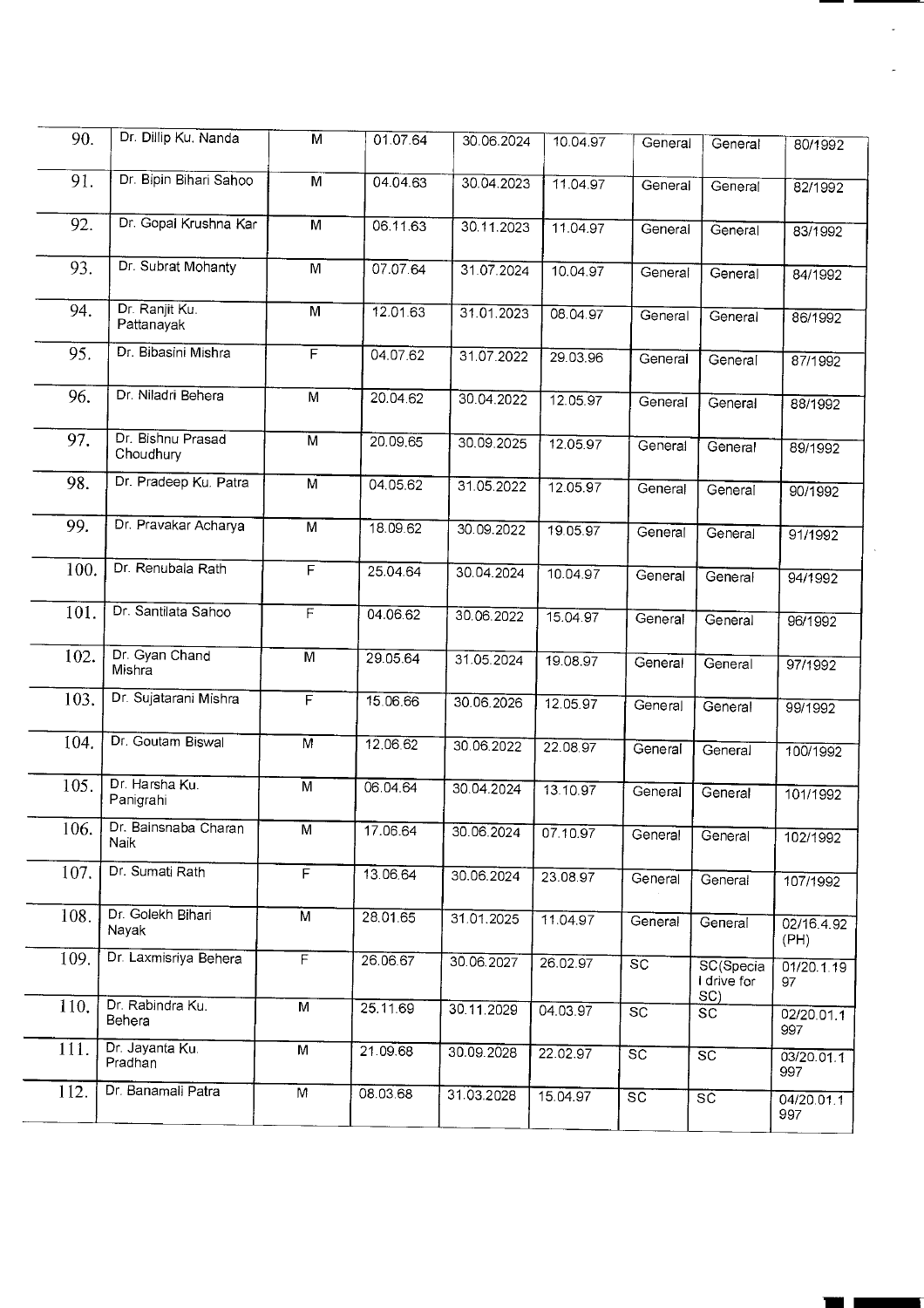| 113. | Dr. Jyoshnamayee<br>Behera        | F              | 17.05.68 | 31.05.2028 | 26.02.97   | $\overline{SC}$        | $\overline{sc}$                                       | 05/20.011<br>997  |
|------|-----------------------------------|----------------|----------|------------|------------|------------------------|-------------------------------------------------------|-------------------|
| 114. | Dr. Swarnalata Sethy              | F              | 20.06.64 | 30.06.2024 | 09.05.97   | $\overline{sc}$        | $\overline{SC}$                                       | 06/20.01.1<br>997 |
| 115. | Dr. Rukmani Hembram               | $\overline{F}$ | 19.05.71 | 31.05.2031 | 04.03.97   | $S\overline{T}$        | $\overline{\text{ST}}$<br>(Special<br>Drive for<br>ST | 02/20.01.1<br>997 |
| 116. | Dr. Sukuram Singh                 | M              | 09.08.66 | 31.08.2026 | 04.03.97   | $\overline{\text{ST}}$ | $\overline{\mathsf{ST}}$                              | 06/20.01.1<br>997 |
| 117. | Dr. Ajaya Ku.<br>Dalabehera       | M              | 20.03.66 | 31.03.2026 | 01.03.97   | ST                     | ST                                                    | 08/20.01.1<br>997 |
| 118. | Dr. Srikanta Rout                 | $\overline{M}$ | 27.04.66 | 30.04.2026 | 15.05.97   | $\overline{\text{ST}}$ | $\overline{\text{s} \overline{\text{t}}}$             | 09/20.01.1<br>997 |
| 119. | Dr. Pankajini Rout                | $\overline{F}$ | 26.05.66 | 31.05.2026 | 28.02.97   | $\overline{\text{ST}}$ | $\overline{\mathsf{ST}}$                              | 11/20.01.1<br>997 |
| 120. | Dr. Ajit Ku. Darjee               | M              | 20.06.72 | 30.06.2032 | 05.11.97   | $S\overline{C}$        | $\overline{SC}$                                       | 01/31.10.1<br>997 |
| 121. | Dr. Dinabandhu<br>Mugree          | $\overline{M}$ | 02.07.66 | 31.07.2026 | 04.11.97   | $\overline{SC}$        | $\overline{sc}$                                       | 02/31.10.1<br>997 |
| 122. | Dr. Dipak Ku. Barik               | M              | 21.01.72 | 31.01.2032 | 16.11.98   | $\overline{SC}$        | $\overline{SC}$                                       | 03/31.10.1<br>997 |
| 123. | Dr. Bijayananda<br>Behera         | M              | 05.07.65 | 31.07.2025 | 16.11.98   | s <sub>c</sub>         | $\overline{SC}$                                       | 04/31.10.1<br>997 |
| 124. | Dr. Anusuya Behera                | $\overline{F}$ | 14.09.69 | 30.09.2029 | 23.11.98   | $\overline{SC}$        | $\overline{\text{sc}}$                                | 07/31.10.1<br>997 |
| 125. | Dr. Niranjan Dehury               | $\overline{M}$ | 01.02.62 | 28.02.2022 | 14.06.99   | General                | General                                               | 103/1992          |
| 126. | Dr. Manabhanjan<br>Panda          | $\overline{M}$ | 06.01.63 | 31.01.2023 | 14.06.99   | General                | General                                               | 105/1992          |
| 127. | Dr. Ashok Ku. Mishra              | $\overline{M}$ | 15.06.62 | 30.06.2022 | 11.06.99   | General                | General                                               | 111/1992          |
| 128. | Dr. Daniel Choudhury              | $\overline{M}$ | 10.03.64 | 31.03.2024 | 24.03.99   | $\overline{SC}$        | $\overline{SC}$                                       | 05/31.10.1<br>997 |
| 129. | Dr. Laxmidhar Patra               | $\overline{M}$ | 24.06.65 | 30.06.2025 | 24.03.99   | $\overline{SC}$        | $\overline{SC}$                                       | 06/31.10.1<br>997 |
| 130. | Dr. Bhaktabandhu<br>Mishra        | M              | 15.06.63 | 30.06.2023 | 11.01.2000 | General                | General                                               | 113/1992          |
| 131. | Dr. Kalinga Dhurua                | $\overline{M}$ | 03.03.69 | 31.03.2029 | 14.05.01   | <b>ST</b>              | ST                                                    | 1/30.12.19<br>99  |
| 132. | Dr. Sanjib Ku. Dora               | $\overline{M}$ | 12.01.73 | 31.01.2033 | 14.05.01   | $\overline{\text{ST}}$ | $\overline{\text{ST}}$                                | 3/30.12.19<br>99  |
| 133. | Dr. Chittaranjan<br><b>Behera</b> | $\overline{M}$ | 29.12.71 | 31.12.2031 | 22.12.2006 | U.R                    | $\overline{\mathsf{U}.\mathsf{R}}$                    | 1/2004            |
| 134. | Dr. Subrat Chhotray               | $\overline{M}$ | 07.07.76 | 31.07.2036 | 22.12.2006 | U.R                    | U.R                                                   | 2/2004            |
| 135. | Dr. Sanjay Kumar<br>Mohapatra     | M              | 16.4.75  | 30.04.2035 | 21.12.2006 | <b>SEBC</b>            | $\overline{U.R}$                                      | 3/2004            |

ŧ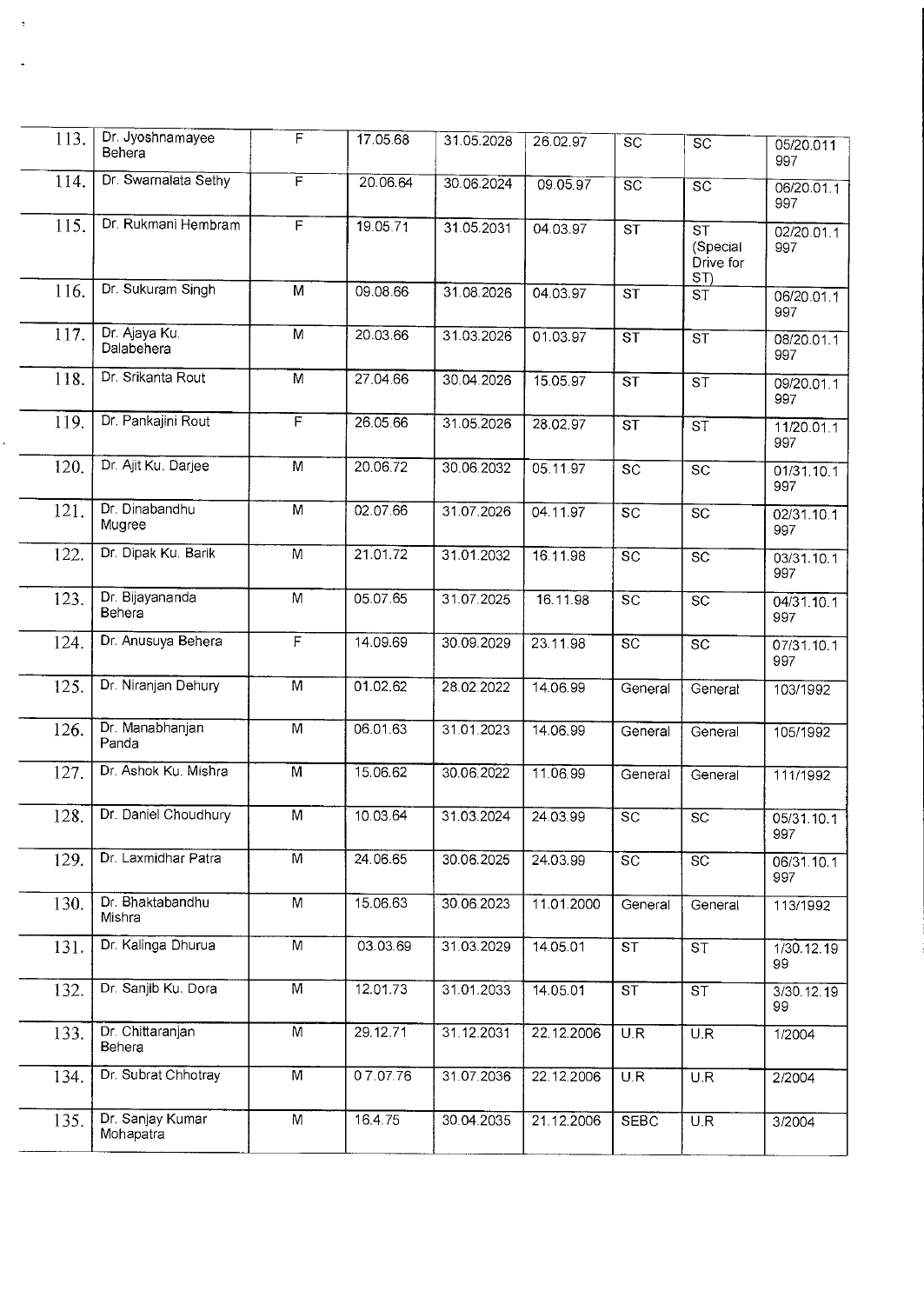| 136. | Dr. Aurobindo Kumar<br>Sahu          | M                       | 03.04.67 | 30.04.2027 | 25.12.2008 | U.R                     | $\overline{U}$ . $\overline{R}$ | 4/2004  |
|------|--------------------------------------|-------------------------|----------|------------|------------|-------------------------|---------------------------------|---------|
| 137. | Dr. Susanta Kumar<br>Bisoi           | M                       | 17.7.73  | 31.07.2073 | 25.12.2008 | U.R                     | $\overline{U.R}$                | 6/2004  |
| 138. | Dr. Manaranjan Sahoo                 | $\overline{M}$          | 22.06.72 | 30.06.2072 | 25.12.2008 | U.R                     | $\overline{U.R}$                | 8/2004  |
| 139. | Dr. Sarada Prasanna<br><b>Biswal</b> | $\overline{M}$          | 16.06.73 | 30.06.2033 | 25.12.2008 | U.R                     | $\overline{U.R}$                | 9/2004  |
| 140. | Dr. Madhab Chandra<br>Samantaray     | $\overline{M}$          | 03.07.67 | 31.07.2027 | 25.12.2008 | $\overline{U.R}$        | U.R                             | 10/2004 |
| 141. | Dr. Mahesh Kumar<br>Nanda            | $\overline{\mathsf{M}}$ | 20.08.77 | 31.08.2037 | 25.12.2008 | U.R                     | $\overline{U.R}$                | 11/2004 |
| 142. | Dr. Pritinanda Mohanty               | F                       | 17.06.69 | 30.06.2029 | 22.12.2006 | U.R                     | U.R(W)                          | 13/2004 |
| 143. | Dr. Bijaya Kumar<br>Khuntia          | $\overline{M}$          | 09.12.66 | 31.12.2026 | 25.12.2008 | $\overline{U.R}$        | $\overline{U.R}$                | 14/2004 |
| 144. | Dr. Rabindra Nath<br>Pradhan         | $\overline{M}$          | 13.06.73 | 30.06.2033 | 25.12.2008 | U.R                     | U.R                             | 16/2004 |
| 145. | Dr. Madhulita Sundara                | $\overline{F}$          | 15.4.76  | 30.04.2036 | 22.12.2006 | <b>SEBC</b>             | $\overline{\text{UR}}$          | 17/2004 |
| 146. | Dr. Prativa Satapathy                | $\overline{F}$          | 12.06.77 | 30.06.2037 | 25.12.2008 | $\overline{U.R}$        | $\overline{U.R}$                | 19/2004 |
| 147. | Dr Sthiti Srujani Mishra             | F                       | 30.05.74 | 31.05.2034 | 25.12.2008 | U.R                     | U.R (W)                         | 21/2004 |
| 148. | Dr Aurobindo Das                     | M                       | 08.07.76 | 31.07.2036 | 25.12.2008 | U.R                     | $\overline{U.R}$                | 22/2004 |
| 149. | Dr. Sasmita<br>Gumansingh            | $\overline{\mathsf{F}}$ | 17.06.77 | 30.06.2037 | 25.12.2008 | SEBC <sub>(</sub><br>W) | SEBC(W)                         | 23/2004 |
| 150. | Dr. Pravakar Samal                   | M                       | 28.07.64 | 31.07.2024 | 25.12.2008 | SEBC(<br>M)             | SEBC(M)                         | 25/2004 |
| 151. | Dr. Choudhury Tirtha<br>Prasad Baral | $\overline{M}$          | 22.02.75 | 28.02.2035 | 25.12.2008 | SEBC(<br>M)             | SEBC(M)                         | 26/2004 |
| 152. | Dr. Nabin Kumar<br>Behera            | M                       | 10.04.71 | 30.04.2031 | 25.12.2008 | SEBC(<br>M)             | SEBC(M)                         | 27/2004 |
| 153. | Dr. Avanjelin Mishra                 | $\mathsf{F}$            | 13.07.78 | 31.07.2038 | 25.12.2008 | Gen. $(W)$              | UR(W)                           | 28/2004 |
| 154. | Dr. Rashmi Mishra                    | $\overline{F}$          | 09.06.76 | 30.06.2036 | 25.12.2008 | Gen.(W)                 | UR(W)                           | 29/2004 |
| 155. | Dr. Pritiputa Hota                   | F                       | 05.07.71 | 31.07.2031 | 25.12.2008 | Gen.(W)                 | UR(W)                           | 30/2004 |
| 156. | Dr. Gayatri<br>Sandhibigraha         | $\overline{F}$          | 03.08.69 | 31.08.2029 | 25.12.2008 | Gen.(W)                 | $UR(\overline{W})$              | 31/2004 |
| 157. | Dr. Rashmi Rekha<br>Sahoo            | F                       | 16.06.78 | 30.06.2038 | 25.12.2008 | Gen. $(W)$              | UR(W)                           | 32/2004 |
| 158. | Dr. Raja Kishore<br>Behera           | M                       | 02.04.69 | 30.04.2029 | 25.12.2008 | SEBC <sub>(</sub><br>M) | SEBC(M)                         | 33/2004 |
| 159. | Dr. Sunita Mohapatra                 | F                       | 06.07.72 | 31.07.2032 | 25.12.2008 | Gen.(W)                 | UR(W)                           | 34/2004 |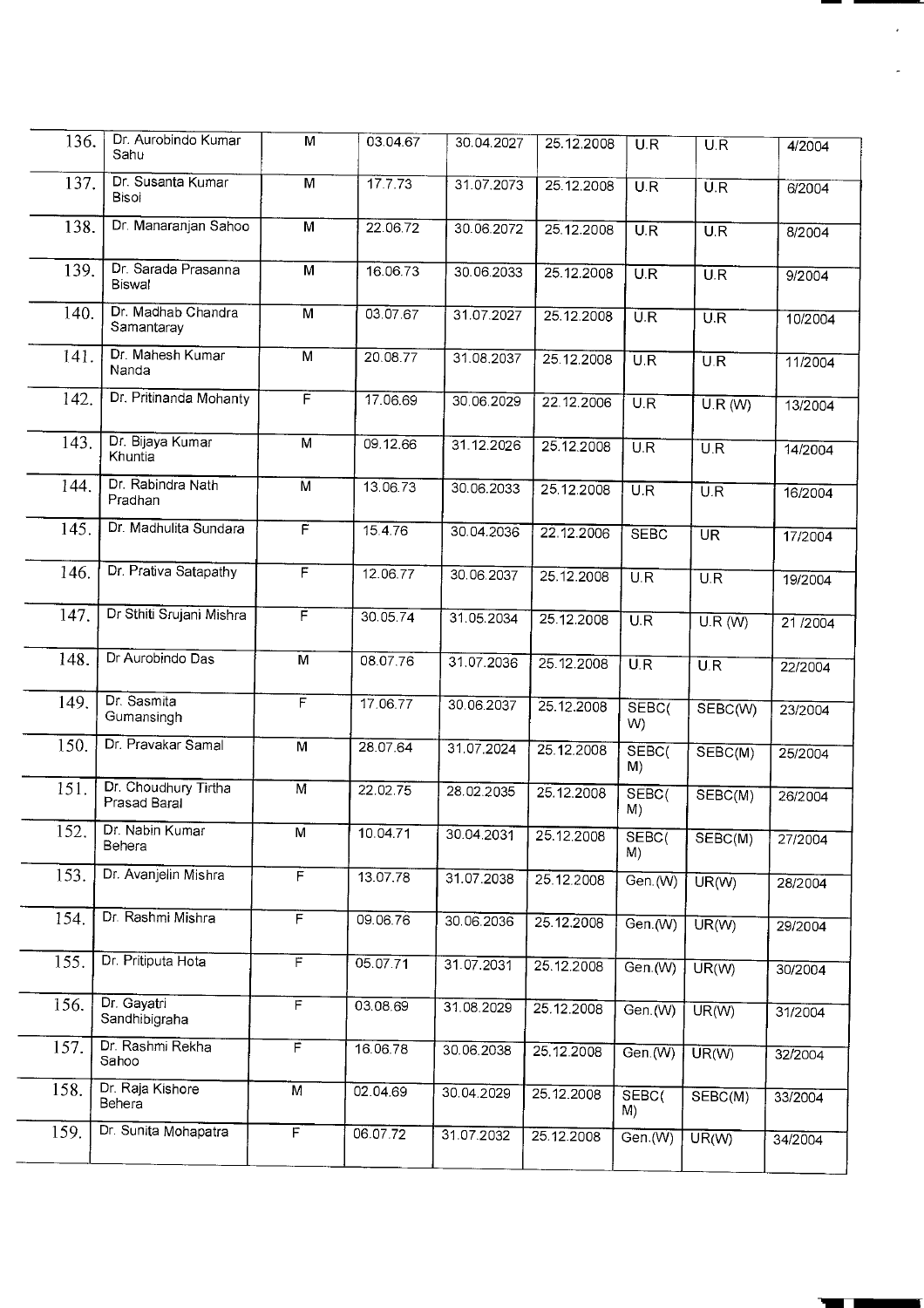| 160. | Dr. Prajna Parida              | F              | 18.09.74 | 30.09.2034 | 25.12.2008 | SEBC <sub>(</sub><br>W) | SEBC(W)                | 35/2004 |
|------|--------------------------------|----------------|----------|------------|------------|-------------------------|------------------------|---------|
| 161. | Dr. Sipra Mohanty              | F              | 24.05.76 | 31.05.2036 | 25.12.2008 | <b>SEBC</b><br>(W)      | SEBC(W)                | 37/2004 |
| 162. | Dr. Renu prava<br>Satapathy    | F              | 01.07.70 | 30.06.2030 | 25.12.2008 | Gen.(w)                 | UR(W)                  | 39/2004 |
| 163. | Dr Aparajita Sahoo             | F              | 01.07.75 | 30.06.2035 | 25.12.2008 | Gen.(W)                 | Gen.(W)                | 40/2004 |
| 164. | Dr. Basanta Kumar<br>Patasani  | M              | 16.07.77 | 31.07.2037 | 25.12.2008 | SEBC <sub>(</sub><br>M) | SEBC(M)                | 41/2004 |
| 165. | Dr. Satyapriya Naik            | M              | 15.07.77 | 31.07.2037 | 25.12.2008 | SEBC(<br>M)             | SEBC(M)                | 42/2004 |
| 166. | Dr. Narendra Kumar<br>Behera   | M              | 02.05.75 | 31.05.2035 | 25.12.2008 | SEBC <sub>(</sub><br>M) | SEBC(M)                | 43/2004 |
| 167. | Dr. Sitanshu Sekhar<br>Pradhan | M              | 01.06.71 | 30.06.2031 | 25.12.2008 | <b>SEBC</b><br>(M)      | SEBC(M)                | 44/2004 |
| 168. | Dr Banashree Jena              | F              | 25.06.75 | 30.06.2035 | 25.12.2008 | Gen.(W)                 | Gen.(W)                | 45/2004 |
| 169. | Dr. Bhabani Sankar<br>Sahu     | M              | 04.07.75 | 31.07.2035 | 25.12.2008 | SEBC <sub>(</sub><br>M) | SEBC(M)                | 46/2004 |
| 170. | Dr. Prakash Chanda<br>Sahoo    | M              | 28.05.77 | 31.05.2037 | 25.12.2008 | SEBC(<br>M)             | SEBC(M)                | 47/2004 |
| 171. | Dr Rashmi Rayguru              | F              | 10.02.78 | 28.02.2038 | 25.12.2008 | Gen(W)                  | Gen (W)                | 48/2004 |
| 172. | Dr. Mohan Bhoi                 | M              | 11.2.71  | 28.02.2031 | 25.12.2008 | SEBC <sub>(</sub><br>M) | SEBC(M)                | 49/2004 |
| 173. | Dr. Radhakanta Sahoo           | M              | 02.05.78 | 31.05.2038 | 25.12.2008 | SEBC <sub>(</sub><br>M) | SEBC(M)                | 50/2004 |
| 174. | Dr Sasmita Kumari<br>Das       | F              | 25.05.74 | 31.05.2034 | 25.12.2008 | GEN(M)                  | GEN(M)                 | 51/2004 |
| 175. | Dr Byasdev Naik                | M              | 12.06.73 | 30.06.2033 | 25.12.2008 | SEBC <sub>(</sub><br>M) | SEBC(M)                | 52/2004 |
| 176. | Dr Susmita Rout                | F              | 26.05.70 | 31.05.2030 | 25.12.2008 | SEBC <sub>(</sub><br>W) | SEBC(W)                | 53/2004 |
| 177. | Dr Suresh Kumar<br>Pallai      | М              | 27.08.76 | 31.08.2036 | 25.12.2008 | SEBC(<br>M)             | SEBC(M)                | 54/2004 |
| 178. | Dr. Laxmidhar Patra            | $\overline{M}$ | 17.05.75 | 31.05.2035 | 25.12.2008 | SEBC(<br>M)(PH)         | SEBC(M)(<br>PH)        | 58/2004 |
| 179. | Dr. Damayanti Raul.            | $\overline{F}$ | 05.07.77 | 31.07.2037 | 25.12.2008 | GEN.W<br>)(PH)          | <b>GEN.(W)(</b><br>PH) | 59/2004 |
| 180. | Dr. Surajita Biswal            | F              | 22.05.77 | 31.05.2037 | 25.12.2008 | SEBC(<br>W)             | SEBC(W)                | 60/2004 |
| 181. | Dr<br>Kadambini Mohanty        | F              | 26.06.76 | 30.06.2036 | 25.12.2008 | SEBC <sub>(</sub><br>W) | SEBC(W)                | 61/2004 |
| 182. | Dr. Aditya Narayan<br>Mishra   | M              | 09.12.68 | 31.12.2028 | 25.12.2008 | U.R(PH)                 | U.R(PH)                | 62/2004 |
| 183. | Dr Mitarani Mohanty            | $\overline{F}$ | 19.05.77 | 31.05.2037 | 25.12.2008 | SEBC(<br>W)             | SEBC(W)                | 63/2004 |

 $\ddot{\phantom{0}}$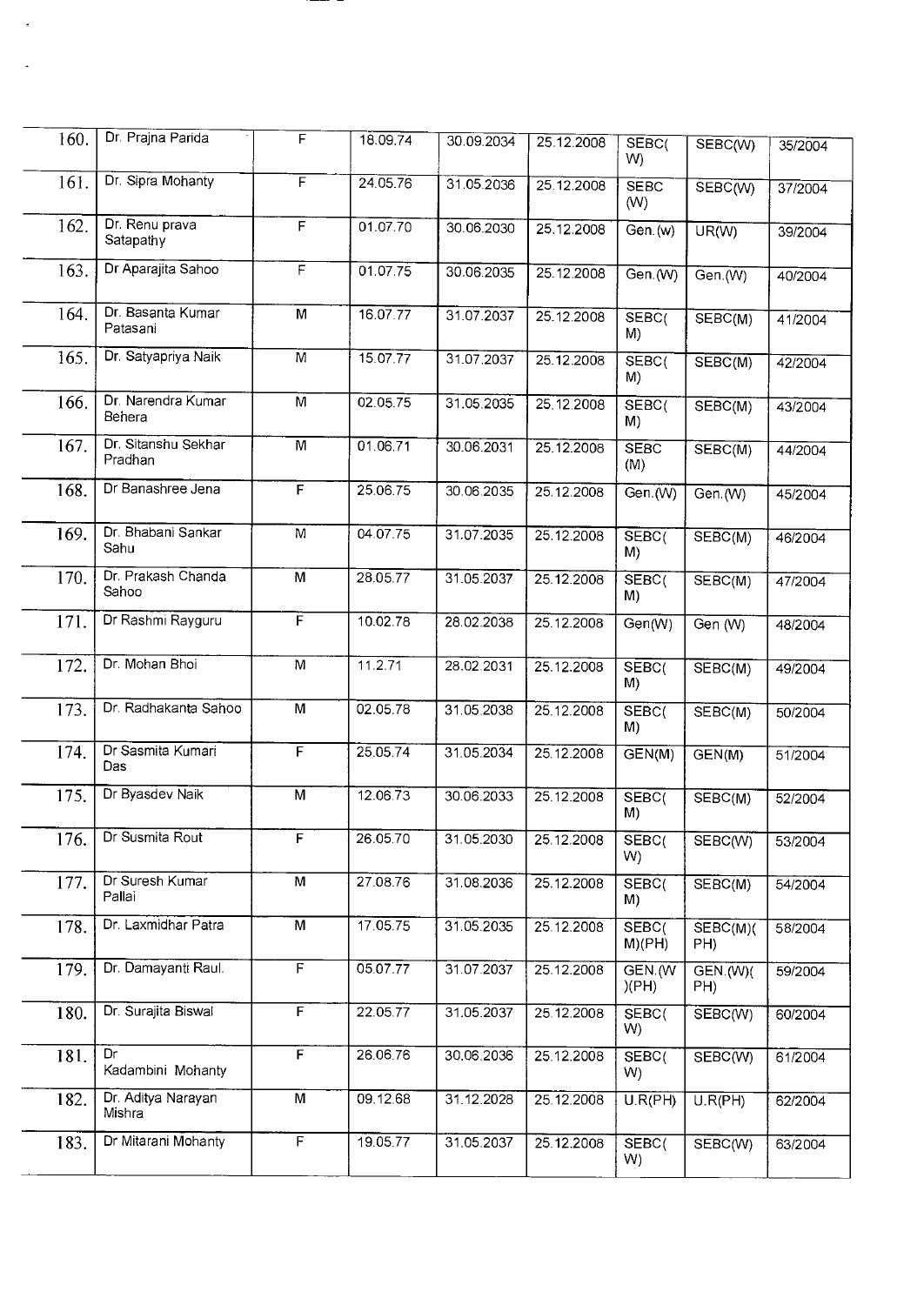| 184. | Dr Nirupama<br>Thanapati         | F                       | 25.06.74 | 30.06.2034 | 25.12.2008 | <b>SEBC</b><br>(W) | SEBC(W)                  | 64/2004 |
|------|----------------------------------|-------------------------|----------|------------|------------|--------------------|--------------------------|---------|
| 185. | Dr. Rajiv Lochan Sethi           | M                       | 16.05.73 | 31.05.2033 | 22.12.2006 | $\overline{SC(M)}$ | SC(M)                    | 65/2004 |
| 186. | Dr. Prakash Kumar<br>Mandal      | $\overline{M}$          | 07.04.76 | 30.04.2036 | 25.12.2008 | SC(M)              | SC(M)                    | 66/2004 |
| 187. | Dr. Kalyan Kumar<br>Majhi        | M                       | 01.01.76 | 31.12.2035 | 25.12.2008 | $\overline{SC(M)}$ | SC(M)                    | 67/2004 |
| 188. | Dr. Pradipta Kumar<br>Pani       | $\overline{M}$          | 07.06.75 | 30.06.2035 | 25.12.2008 | SC(M)              | $\overline{SC(M)}$       | 69/2004 |
| 189. | Dr. Chiranjilal Patra            | M                       | 21.08.70 | 31.08.2030 | 25.12.2008 | SC(M)              | SC(M)                    | 70/2004 |
| 190. | Dr. Tapswini Sethy               | F                       | 24.06.75 | 30.06.2035 | 25.12.2008 | $\overline{SC(W)}$ | SC(W)                    | 71/2004 |
| 191. | Dr. Bipin Bihari Das             | $\overline{M}$          | 15.09.77 | 30.09.2037 | 25.12.2008 | SC(M)              | SC(M)                    | 72/2004 |
| 192. | Dr. Sanjaya Kumar<br>Mallik      | M                       | 14.06.76 | 30.06.2036 | 25.12.2008 | $\overline{SC(M)}$ | SC(M)                    | 73/2004 |
| 193. | Dr. Duryodhan Behera             | $\overline{M}$          | 02.06.73 | 30.06.2033 | 25.12.2008 | SC(M)              | SC(M)                    | 74/2004 |
| 194. | Dr. Chandan Kumar<br>Mahalik     | $\overline{M}$          | 13.03.77 | 31.03.2037 | 25.12.2008 | SC(M)              | SC(M)                    | 76/2004 |
| 195. | Dr. Soubhagini Sethi             | F                       | 18.04.78 | 30.04.2038 | 25.12.2008 | SC(W)              | SC(W)                    | 79/2004 |
| 196. | Dr. Jitendra Kumar<br>Samantaray | $\overline{M}$          | 03.03.74 | 31.03.2034 | 25.12.2008 | $\overline{SC(M)}$ | SC(M)                    | 80/2004 |
| 197. | Dr. Manorama Behera              | $\overline{F}$          | 07.06.76 | 30.06.2036 | 25.12.2008 | SC(W)              | SC(W)                    | 81/2004 |
| 198. | Dr. Sukanta Kumar<br>Sethi       | M                       | 03.07.73 | 31.07.2033 | 25.12.2008 | SC(M)              | SC(M)                    | 82/2004 |
| 199. | Dr. Ramesh Kumar<br>Podh         | $\overline{M}$          | 05.06.76 | 30.06.2036 | 25.12.2008 | ST(M)              | ST(M)                    | 83/2004 |
| 200. | Dr. Sudhansu Sekhar<br>Pradhan   | $\overline{\mathsf{M}}$ | 20.06.76 | 30.06.2036 | 25.12.2008 | ST(M)              | ST(M)                    | 84/2004 |
| 201. | Dr. Nandini Behera               | $\overline{F}$          | 16.07.74 | 31.07.2034 | 25.12.2008 | SC(W)              | SC(W)                    | 85/2004 |
| 202. | Dr. Digambar Naik                | $\overline{M}$          | 17.04.75 | 30.04.2035 | 25.12.2008 | ST(M)              | ST(M)                    | 86/2004 |
| 203. | Dr. Lal Mohan Banra              | $\overline{M}$          | 06.03.75 | 31.03.2035 | 25.12.2008 | ST(M)              | ST(M)                    | 87/2004 |
| 204. | Dr. Ghanashyam Dhal              | M                       | 15.03.77 | 31.03.2037 | 25.12.2008 | $\overline{SC}$    | $\overline{\text{ST}}$   | 1/2004  |
| 205. | Dr. Raj Kishore Patra            | $\overline{M}$          | 01.06.73 | 31.05.2033 | 25.12.2008 | $\overline{SC}$    | $\overline{\text{ST}}$   | 3/2004  |
| 206. | Dr. Rajat Kumar Mallik           | $\overline{M}$          | 24.06.75 | 30.06.2035 | 25.12.2008 | SC(M)              | $\overline{\mathsf{ST}}$ | 4/2004  |
| 207. | Dr. Basanta Kumar<br>Sethy       | M                       | 17.06.75 | 30.06.2035 | 25.12.2008 | $\overline{SC}$    | ST                       | 5/2004  |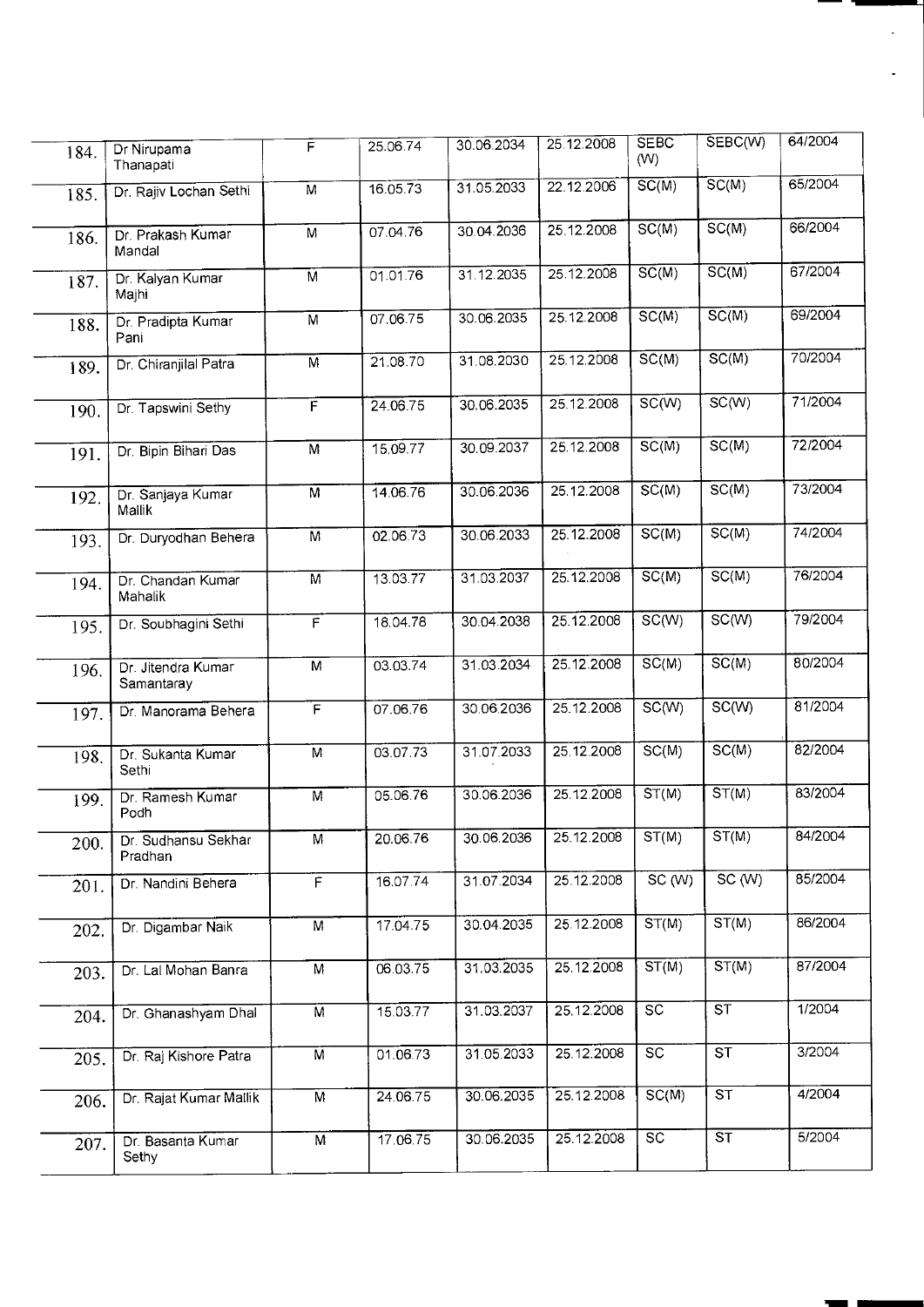| 208. | Dr. Pravakar Jena                        | M                       | 13.02.72 | 28.02.2032 | 25.12.2008 | <b>SC</b>       | ST                                    | 6/2004  |
|------|------------------------------------------|-------------------------|----------|------------|------------|-----------------|---------------------------------------|---------|
| 209. | Dr. Prasant Kumar<br>Jally               | M                       | 25.02.77 | 28.02.2037 | 25.12.2008 | $\overline{SC}$ | $\overline{\text{ST}}$                | 7/2004  |
| 210. | Dr. Basanta Kumar<br>Mohapatra           | M                       | 15.01.67 | 31.01.2027 | 25.12.2008 | $\overline{SC}$ | $\overline{\text{ST}}$                | 8/2004  |
| 211. | Dr. Trilochan Das                        | $\overline{M}$          | 02.08.76 | 31.08.2036 | 25.12.2008 | $\overline{SC}$ | $\overline{\text{ST}}$                | 9/2004  |
| 212. | Dr. Lokanath Kumbhar                     | M                       | 14.9.76  | 30.09.2036 | 25.12.2008 | $\overline{SC}$ | $\overline{\text{ST}}$                | 10/2004 |
| 213. | Dr. Rohita Kumar<br>Behera               | $\overline{M}$          | 06.04.76 | 30.04.2036 | 25.12.2008 | $\overline{sc}$ | $\overline{\text{ST}}$                | 11/2004 |
| 214. | Dr. Chinmayee Arya                       | $\overline{\mathsf{F}}$ | 01.06.76 | 31.05.2036 | 25.12.2008 | SC(W)           | ST                                    | 13/2004 |
| 215. | Dr. Jayanta Kumar<br>Sethy               | M                       | 29.03.76 | 31.03.2036 | 25.12.2008 | $\overline{SC}$ | $\overline{\mathsf{s} \mathsf{\tau}}$ | 14/2004 |
| 216. | Dr. Jyostnamayee<br>Maharaj              | F                       | 27.05.76 | 31.05.2036 | 25.12.2008 | SC(W)           | $\overline{\mathsf{ST}}$              | 15/2004 |
| 217. | Dr. Sabyasachi<br>Mandal                 | M                       | 20.04.76 | 30.04.2036 | 25.12.2008 | $\overline{SC}$ | $\overline{\text{ST}}$                | 16/2004 |
| 218. | Dr. Bhaskar Chandra<br>Jena              | M                       | 06.02.73 | 28.02.2033 | 25.12.2008 | SC              | $\overline{\text{ST}}$                | 17/2004 |
| 219. | Dr. Sabita Tandia                        | F                       | 28.10.69 | 31.10.2029 | 25.12.2008 | SC(W)           | $\overline{\text{ST}}$                | 18/2004 |
| 220. | Dr. Hemanta Kumar<br>Patra               | $\overline{M}$          | 06.07.74 | 31.07.2034 | 25.12.2008 | SC              | <b>ST</b>                             | 19/2004 |
| 221. | Dr. Surendra Behera                      | $\overline{M}$          | 03.02.74 | 28.02.2034 | 25.12.2008 | $\overline{SC}$ | $\overline{\text{ST}}$                | 21/2004 |
| 222. | Dr. Sachidananda<br>Hansda               | $\overline{M}$          | 20.06.76 | 30.06.2036 | 25.12.2008 | ST(M)           | $\overline{\text{ST}}$                | 22/2004 |
| 223. | Dr Premananda<br>Jhakar                  | $\overline{M}$          | 03.06.80 | 30.06.2040 | 25.12.2008 | ST(M)           | ST(M)                                 | 02/2004 |
| 224. | Dr Ajaya Kumar Bind                      | M                       | 21.05.78 | 31.05.2038 | 25.12.2008 | ST(M)           | $ST(\overline{M})$                    | 03/2004 |
| 225. | Dr Pradeep Kumar<br>Pradhan              | M                       | 01.04.75 | 31.03.2035 | 25.12.2008 | ST(M)           | ST(M)                                 | 04/2004 |
| 226. | Dr Sarita Jayanti<br>Mallick             | F                       | 15.05.81 | 31.05.2041 | 25.12.2008 | ST(W)           | ST(W)                                 | 07/2004 |
| 227. | Dr Jujhar Naik                           | $\overline{M}$          | 08.10.75 | 31.10.2035 | 19.2.2008  | ST(M)           | ST(M)                                 | 08/2004 |
| 228. | Dr Rebashisendra<br>Bahadur Singh Dharua | $\overline{M}$          | 03.08.78 | 31.08.2038 | 25.12.2008 | ST(M)           | ST(M)                                 | 10/2004 |
| 229. | Dr Rajat Kumar Naik                      | M                       | 06.06.81 | 30.06.2041 | 25.12.2008 | ST(M)           | ST(M)                                 | 11/2004 |
| 230. | Dr Jyotipriya Singh                      | M                       | 06.05.82 | 31.05.2042 | 25.12.2008 | ST(M)           | ST(M)                                 | 12/2004 |
| 231. | Dr Atal Bihari Guru                      | $\overline{M}$          | 25.06.81 | 30.06.2041 | 25.12.2008 | ST(M)           | ST(M)                                 | 13/2004 |

 $\mathcal{L}^{\text{max}}_{\text{max}}$  ,  $\mathcal{L}^{\text{max}}_{\text{max}}$ 

 $\sim 400$ 

 $\langle \mathcal{L}_{\rm{max}} \rangle$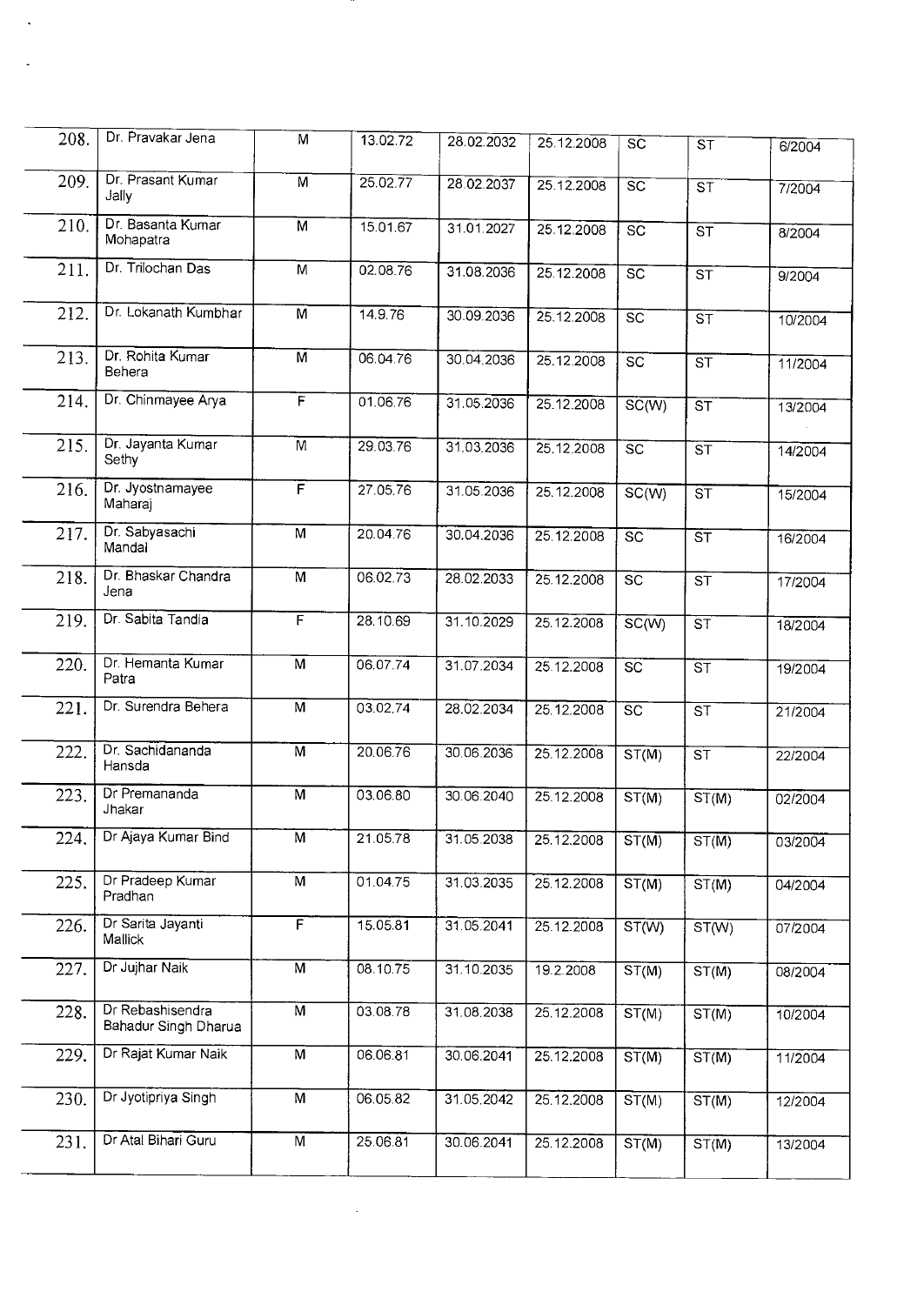| 232. | Dr Prasant Kumar Das            | M                       | 10.05.73 | 31.05.2033 | 25.12.2008 | ST(M)                  | ST(M)                     | 14/2004 |
|------|---------------------------------|-------------------------|----------|------------|------------|------------------------|---------------------------|---------|
| 233. | Dr Sudhir Bada                  | $\overline{M}$          | 24.03.78 | 31.03.2038 | 15.02.2008 | ST(M)                  | ST(M)                     | 15/2004 |
| 234. | Dr Anil Kumar Sahoo             | M                       | 22.06.78 | 30.06.2038 | 25.12.2008 | SEBC(<br>M)            | SEBC(M)                   | 03/2008 |
| 235. | Dr. Aswinee Kumar<br>Sahu       | $\overline{M}$          | 07.05.88 | 31.05.2048 | 30.10.2015 | <b>SEBC</b>            | <b>SEBC</b>               | 2/2015  |
| 236. | Dr. Jyoti Ranjan Meher          | $\overline{M}$          | 05.07.86 | 31.07.2046 | 30.10.2015 | <b>SEBC</b>            | <b>SEBC</b>               | 3/2015  |
| 237. | Dr. Nigamananda Bal             | M                       | 15.07.82 | 31.07.2042 | 02.11.2015 | <b>SEBC</b>            | <b>SEBC</b>               | 4/2015  |
| 238. | Dr. Pusparani Puntia            | F                       | 13.09.77 | 30.09.2037 | 09.10.2015 | <b>SEBC</b>            | <b>SEBC</b>               | 6/2015  |
| 239. | Dr. Rinti Patel                 | F                       | 28,06.89 | 30.06.2049 | 08.10.2015 | <b>SEBC</b>            | <b>SEBC</b>               | 7/2015  |
| 240. | Dr. Arunima Meher               | M                       | 14.08.85 | 31.08.2045 | 07.10.2015 | <b>SEBC</b>            | <b>SEBC</b>               | 11/2015 |
| 241. | Dr. Anshuman Biswal             | $\overline{\mathsf{M}}$ | 24.06.88 | 30.06.2048 | 02.11.2015 | <b>SEBC</b>            | <b>SEBC</b>               | 12/2015 |
| 242. | Dr. Subrat Kumar Ojha           | $\overline{M}$          | 15.06.88 | 30.06.2048 | 02.11.2015 | <b>SEBC</b>            | <b>SEBC</b>               | 13/2015 |
| 243. | Dr. Shilpa Suman                | F                       | 16.05.89 | 31.05.2049 | 31.10.2015 | $\overline{SC}$        | $\overline{SC}$           | 14/2015 |
| 244. | Dr. Bishrita Swain              | F                       | 02.07.87 | 31.07.2047 | 30.10.2015 | <b>SEBC</b>            | <b>SEBC</b>               | 15/2015 |
| 245. | Dr. Samir Chhatei               | M                       | 05.04.84 | 30.04.2044 | 06.10.2015 | <b>SEBC</b>            | <b>SEBC</b>               | 16/2015 |
| 246. | Dr. Ratna Prava Singh           | F                       | 07.07.88 | 31.07.2048 | 05.10.2015 | $\overline{\text{ST}}$ | $\overline{\text{ST}}$    | 20/2015 |
| 247. | Dr. Muralidhar Bag              | $\overline{M}$          | 08.07.89 | 31.07.2049 | 31.10.2015 | $\overline{\text{ST}}$ | $\overline{\mathsf{s}}$ T | 22/2015 |
| 248. | Dr. Rajeeb Kumar<br>Majhi       | $\overline{\mathsf{M}}$ | 15.01.81 | 31.01.2041 | 07.10.2015 | $\overline{SC}$        | $\overline{\text{sc}}$    | 23/2015 |
| 249. | Dr. Biswabandya<br>Priyadarsani | M                       | 18.07.89 | 31.07.2049 | 09.10.2015 | SC                     | SC                        | 24/2015 |
| 250. | Dr. Ajaya Ku. Patra             | M                       | 29.06.81 | 30.06.2041 | 06.10.2015 | $\overline{SC}$        | $\overline{SC}$           | 25/2015 |
| 251. | Dr. Suratha<br>Mahananda        | M                       | 27.10.88 | 31.10.2048 | 09.10.2015 | SC                     | $\overline{SC}$           | 26/2015 |
| 252. | Dr. Sumitra Biswal              | $\overline{F}$          | 07.06.74 | 30.06.2034 | 08.10.2015 | SEBC(P<br>WD)          | SEBC(PW<br>D)             | 27/2015 |
| 253. | Dr. Shivananda Tandy            | $\overline{M}$          | 15.06.87 | 30.06.2047 | 08.10.2015 | SC                     | $\overline{SC}$           | 28/2015 |
| 254. | Dr. Alok Kumar Sethi            | $\overline{M}$          | 09.07.84 | 31.07.2044 | 06.10.2015 | SC                     | SC                        | 29/2015 |
| 255. | Dr. Nandita Behera              | F                       | 07.02.81 | 28.02.2041 | 06.10.2015 | $\overline{SC}$        | SC                        | 30/2015 |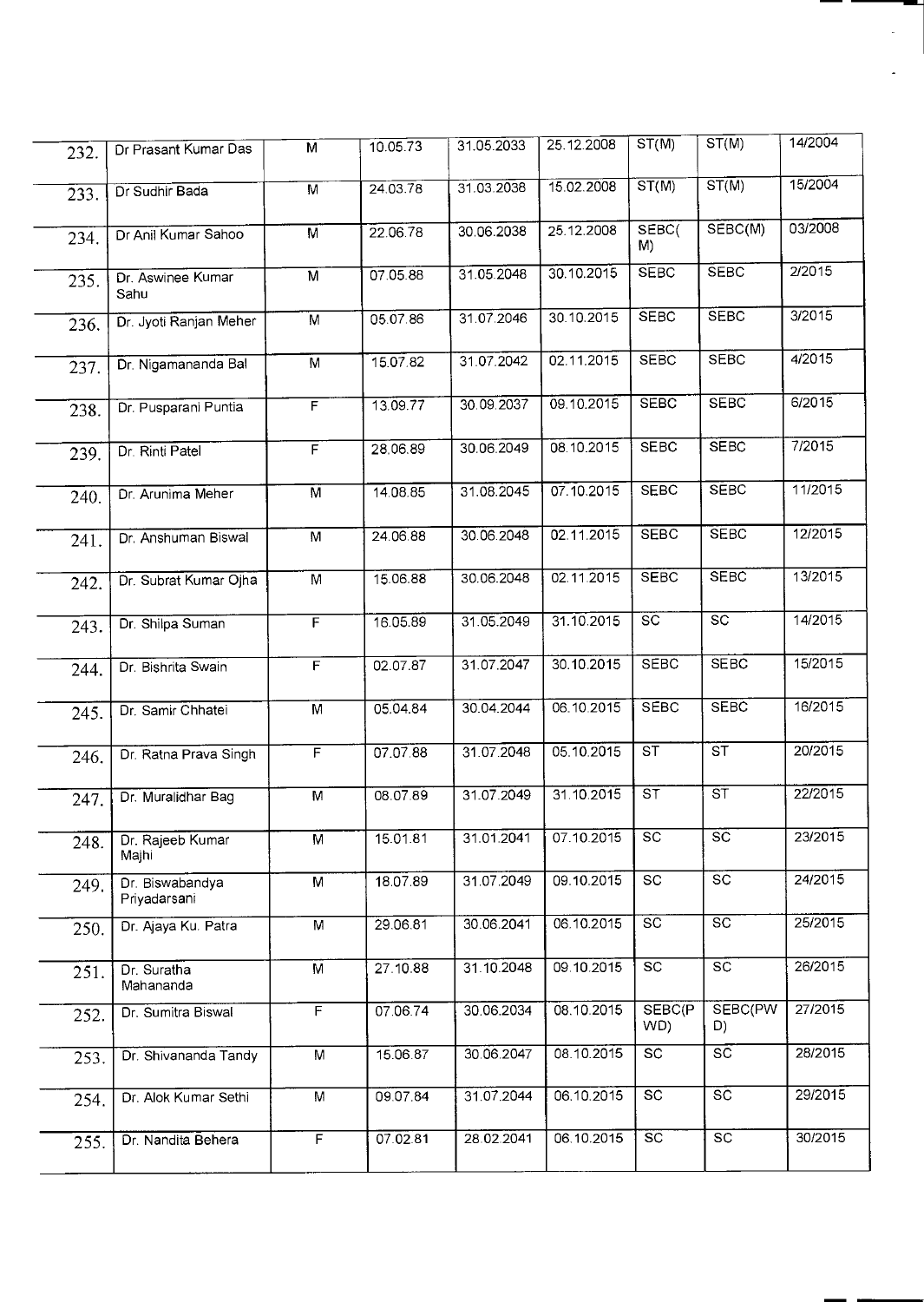| 256. | Dr. Gayatri Sethi             | F                       | 17.05.83 | 31.05.2043 | 07.10.2015 | $\overline{SC}$        | $\overline{sc}$        | 31/2015 |
|------|-------------------------------|-------------------------|----------|------------|------------|------------------------|------------------------|---------|
| 257. | Dr. Snehalata Pradhan         | F                       | 16.04.86 | 30.04.2046 | 31.10.2015 | $\overline{\text{ST}}$ | $\overline{\text{ST}}$ | 32/2015 |
| 258. | Dr. Dhaneswar Sahoo           | M                       | 17.06.84 | 30.06.2044 | 07.10.2015 | $\overline{SC}$        | $\overline{SC}$        | 33/2015 |
| 259. | Dr. Sanjay Kumar<br>Meher     | M                       | 18.06.87 | 30.06.2047 | 06.10.2015 | <b>SEBC</b>            | <b>SEBC</b>            | 34/2015 |
| 260. | Dr. Chudamani Sunani          | M                       | 14.11.88 | 30.11.2048 | 08.10.2015 | $\overline{SC}$        | $\overline{SC}$        | 35/2015 |
| 261. | Dr. Nirupama Jena             | $\overline{\mathsf{F}}$ | 01.03.82 | 28.02.2042 | 09.10.2015 | $\overline{SC}$        | $\overline{SC}$        | 36/2015 |
| 262. | Dr. Chandra Sekhar<br>Samanta | M                       | 14.03.84 | 31.03.2044 | 31.10.2015 | ST                     | $\overline{\text{ST}}$ | 37/2015 |
| 263. | Dr. Rameswar Naik             | M                       | 12.02.83 | 28.02.2043 | 07.10.2015 | $\overline{\text{ST}}$ | $\overline{\text{ST}}$ | 38/2015 |
| 264. | Dr. Rajesh Kumar Bhoi         | $\overline{M}$          | 22.09.85 | 30.09.2045 | 09.10.2015 | $\overline{SC}$        | $\overline{\text{sc}}$ | 39/2015 |
| 265. | Dr. Soubhagya Ku.<br>Mahalik  | M                       | 06.05.80 | 31.05.2040 | 07.10.2015 | $\overline{SC}$        | $\overline{SC}$        | 40/2015 |
| 266. | Dr. Namita Murmu              | $\overline{\mathsf{F}}$ | 20.03.87 | 31.03.2047 | 06.10.2015 | $\overline{\text{ST}}$ | $\overline{\text{ST}}$ | 41/2015 |
| 267. | Dr. Bibhisan Majhi            | $\overline{M}$          | 25.10.90 | 31.10.2050 | 08.10.2015 | $\overline{\text{ST}}$ | $\overline{\text{ST}}$ | 42/2015 |
| 268. | Dr. Sanjoga Shree<br>Ananta   | M                       | 01.07.79 | 30.06.2039 | 09.10.2015 | $\overline{SC}$        | $\overline{SC}$        | 43/2015 |
| 269. | Dr. Ashok Ku. Behera          | M                       | 30.06.79 | 30.06.2036 | 06.10.2015 | $\overline{SC}$        | $\overline{SC}$        | 44/2015 |
| 270. | Dr. Chinmayee<br>Choudhury    | F                       | 09.06.92 | 30.06.2052 | 12.02.2018 | <b>SEBC</b>            | <b>SEBC</b>            | 01/2017 |
| 271. | Dr. Sudha Dansana             | F                       | 07.07.91 | 31.07.2051 | 12.02.2018 | <b>SEBC</b>            | <b>SEBC</b>            | 02/2017 |
| 272. | Dr. Tulasiballav Sahu         | M                       | 21.06.92 | 30.06.2052 | 13.02.2018 | <b>SEBC</b>            | <b>SEBC</b>            | 03/2017 |
| 273. | Dr. Nirjharika Barik          | $\overline{F}$          | 29.07.89 | 31.07.2049 | 13.02.2018 | <b>SEBC</b>            | <b>SEBC</b>            | 04/2017 |
| 274. | Dr. Kadambini<br>Pradhan      | F                       | 03.06.92 | 30.06.2052 | 05.02.2018 | <b>SEBC</b>            | <b>SEBC</b>            | 05/2017 |
| 275. | Dr. Draupadi Meher            | F                       | 25.02.92 | 28.02.2052 | 16.02.2018 | <b>SEBC</b>            | <b>SEBC</b>            | 06/2017 |
| 276. | Dr. Dusmanta Kumar<br>Meher   | $\overline{M}$          | 22.02.92 | 28.02.2052 | 13.2.2018  | <b>SEBC</b>            | <b>SEBC</b>            | 07/2017 |
| 277. | Dr. Swagatika Sahoo           | $\overline{\mathsf{F}}$ | 30.01.91 | 31.01.2051 | 13.2.2018  | <b>SEBC</b>            | <b>SEBC</b>            | 08/2017 |
| 278. | Dr. Arunima Sahoo             | F                       | 22.06.92 | 30.06.2052 | 13.02.2018 | <b>SEBC</b>            | <b>SEBC</b>            | 11/2017 |
| 279. | Dr. Suchitra Sahoo            | $\overline{F}$          | 05.04.89 | 30.04.2049 | 21.02.2018 | <b>SEBC</b>            | <b>SEBC</b>            | 12/2017 |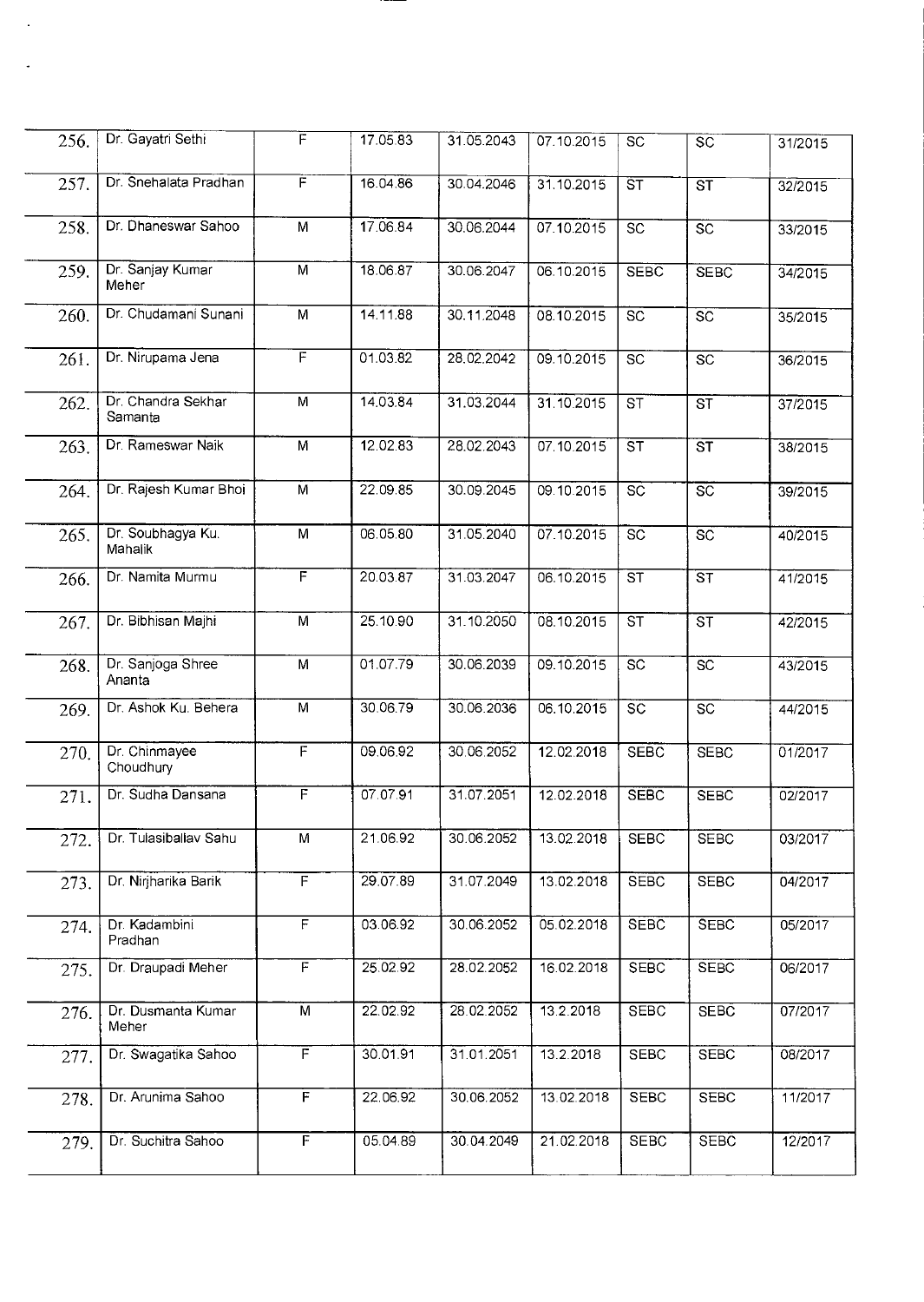| 280. | Dr. Satyanarayan<br>Patra      | M                       | 25.02.92 | 28.02.2052 | 16.02.2018 | SEBC                                  | <b>SEBC</b>            | 13/2017 |  |
|------|--------------------------------|-------------------------|----------|------------|------------|---------------------------------------|------------------------|---------|--|
| 281. | Dr. Prabhakar Pradhan          | M                       | 06.04.86 | 30.04.2046 | 13.02.2018 | <b>SEBC</b>                           | <b>SEBC</b>            | 14/2017 |  |
| 282. | Dr. Jagyaseny Sahu             | F                       | 26.06.88 | 30.06.2048 | 16.02.2018 | <b>SEBC</b>                           | <b>SEBC</b>            | 15/2017 |  |
| 283. | Dr. Sunita Gartia              | $\overline{F}$          | 11.04.90 | 30.04.2050 | 06.02.2018 | <b>SEBC</b>                           | <b>SEBC</b>            | 16/2017 |  |
| 284. | Dr. Sunita Behera              | $\overline{F}$          | 16.05.91 | 31.05.2051 | 16.02.2018 | <b>SEBC</b>                           | <b>SEBC</b>            | 17/2017 |  |
| 285. | Dr. Ghasiram Sahu              | $\overline{M}$          | 03.02.86 | 28.02.2046 | 06.02.2018 | <b>SEBC</b>                           | <b>SEBC</b>            | 19/2017 |  |
| 286. | Dr. Arpita Narenrajit<br>Singh | F                       | 20.07.90 | 31.07.2050 | 16.02.2018 | <b>SEBC</b>                           | <b>SEBC</b>            | 20/2017 |  |
| 287. | Dr. Subhashree<br>Moharana     | F                       | 25.08.92 | 31.08.2052 | 16.02.2018 | <b>SEBC</b>                           | <b>SEBC</b>            | 22/2017 |  |
| 288. | Dr. Priyanka Giri              | $\overline{F}$          | 07.06.92 | 30.06.2052 | 16.02.2018 | <b>SEBC</b>                           | <b>SEBC</b>            | 23/2017 |  |
| 289. | Dr. Smruti Sudha<br>Sahoo      | $\overline{F}$          | 01.06.91 | 31.05.2051 | 16.02.2018 | <b>SEBC</b>                           | <b>SEBC</b>            | 24/2017 |  |
| 290. | Dr. Sarita Meher               | $\overline{\mathsf{F}}$ | 17.07.90 | 31.07.2050 | 06.02.2018 | <b>SEBC</b>                           | <b>SEBC</b>            | 27/2017 |  |
| 291. | Dr. Kshetra Kand               | $\overline{M}$          | 25.08.86 | 31.08.2046 | 05.02.2018 | <b>SEBC</b>                           | <b>SEBC</b>            | 28/2017 |  |
| 292. | Dr. Narayan Mohanty            | M                       | 04.06.89 | 30.06.2049 | 13.02.2018 | <b>SEBC</b>                           | <b>SEBC</b>            | 29/2017 |  |
| 293. | Dr. Namrata<br>Mohapatra       | F                       | 20.03.91 | 31.03.2051 | 06.02.2018 | <b>SEBC</b>                           | <b>SEBC</b>            | 30/2017 |  |
| 294. | Dr. Sunandita Pradhan          | $\overline{F}$          | 30.11.92 | 30.11.2052 | 16.02.2018 | <b>SEBC</b>                           | <b>SEBC</b>            | 31/2017 |  |
| 295. | Dr. Jayanta Bag                | M                       | 11.08.91 | 31.08.2051 | 08.02.2018 | $\overline{SC}$                       | $\overline{SC}$        | 32/2017 |  |
| 296. | Dr. Santosini Behera           | $\overline{F}$          | 15.07.92 | 31.07.2052 | 08.02.2018 | SC                                    | SC                     | 33/2017 |  |
| 297. | Dr. Sarita Naik                | $\overline{F}$          | 26.03.90 | 31.03.2050 | 06.02.2018 | $S\overline{C}$                       | SC                     | 34/2017 |  |
| 298. | Dr. Sonali Suchismita<br>Das   | $\overline{F}$          | 10.02.92 | 28.02.2052 | 05.02.2018 | $\overline{SC}$                       | $\overline{SC}$        | 35/2017 |  |
| 299. | Dr. Rupali Tandi               | $\overline{F}$          | 28.08.91 | 31.08.2051 | 05.02.2018 | SC                                    | SC                     | 37/2017 |  |
| 300. | Dr. Taapoi Bhoi                | $\overline{F}$          | 25.06.90 | 30.06.2050 | 13.02.2018 | $\overline{\mathsf{s} \mathsf{\tau}}$ | <b>ST</b>              | 38/2017 |  |
| 301. | Dr. Lincon Kumar<br>Sethi      | M                       | 25.10.90 | 31.10.2050 | 22.02.2018 | $\overline{sc}$                       | $\overline{\text{sc}}$ | 39/2017 |  |
| 302. | Dr. Pradipta Ku.<br>Senapati   | $\overline{M}$          | 14.06.87 | 30.06.2047 | 05.02.2018 | SC                                    | SC                     | 42/2017 |  |
| 303. | Dr. Ritu Malathi Mukhi         | $\overline{F}$          | 05.04.81 | 30.04.2041 | 06.02.2018 | $\overline{SC}$                       | $\overline{SC}$        | 44/2017 |  |
|      |                                |                         |          |            |            |                                       |                        |         |  |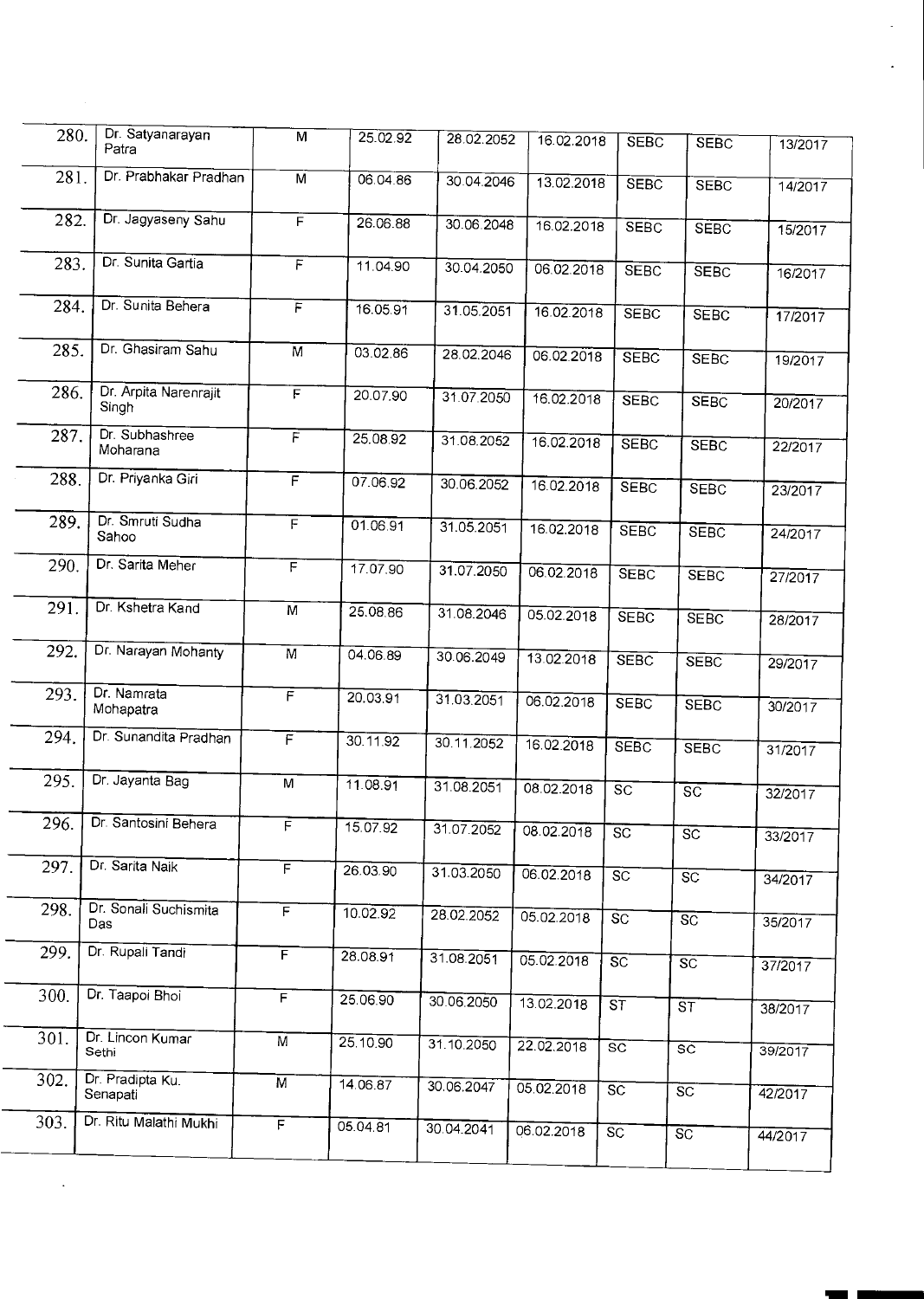| 304. | Dr. Jagannath Naik                    | $\overline{M}$          | 16.05.91 | 31.05.2051 | 08.02.2018 | $\overline{\text{sc}}$   | $\overline{sc}$                   | 45/2017 |
|------|---------------------------------------|-------------------------|----------|------------|------------|--------------------------|-----------------------------------|---------|
| 305. | Dr. Sashikanta Majhi                  | $\overline{M}$          | 08.07.82 | 31.07.2042 | 05.02.2018 | $\overline{SC}$          | $\overline{sc}$                   | 46/2017 |
| 306. | Dr. Diptimayee Nayak                  | F                       | 23.06.92 | 30.06.2052 | 05.02.2018 | $\overline{\text{ST}}$   | $\overline{\mathsf{s}\mathsf{T}}$ | 47/2017 |
| 307. | Dr. Amit Kumar Tirkey                 | $\overline{M}$          | 30.12.87 | 31.12.2047 | 05.02.2018 | ST                       | $\overline{\text{ST}}$            | 48/2017 |
| 308. | Dr. Kanchanbala Singh                 | F                       | 01.01.80 | 31.12.2039 | 06.02.2018 | $\overline{\text{ST}}$   | $\overline{\text{s} \tau}$        | 49/2017 |
| 309. | Dr. Subhashree<br>Behera              | $\overline{F}$          | 25.05.90 | 31.05.2050 | 12.02.2018 | $\overline{SC}$          | $\overline{SC}$                   | 50/2017 |
| 310. | Dr Manoranjan Muduli                  | $\overline{M}$          | 30.04.94 | 30.04.2054 | 26.05.20   | SEBC <sub>(</sub><br>M)  | $\overline{\mathsf{UR}}$          | 1/2019  |
| 311. | Dr Satyajit Behera                    | $\overline{M}$          | 05.07.95 | 31.07.2055 | 27.05.20   | SEBC <sub>(</sub><br>M)  | <b>UR</b>                         | 2/2019  |
| 312. | Dr Shibani Dash                       | $\overline{F}$          | 05.06.92 | 30.06.2052 | 16.05.20   | <b>UR</b>                | UR(W)                             | 3/2019  |
| 313. | Dr Subhashree<br>Priyadarshini Barik  | F                       | 19.07.94 | 31.07.2054 | 26.05.20   | <b>SEBC</b>              | UR(W)                             | 4/2019  |
| 314. | Dr Hemanta Kumar<br>Patel             | M                       | 07.05.93 | 31.05.2053 | 20.05.20   | SEBC <sub>(</sub><br>M)  | <b>UR</b>                         | 6/2019  |
| 315. | Dr Itishree Das<br>Mohapatra          | $\overline{F}$          | 23.06.92 | 30.06.2052 | 27.05.20   | $\overline{\mathsf{UR}}$ | UR(W)                             | 7/2019  |
| 316. | Dr Jitendra Kumar<br>Acharya          | $\overline{M}$          | 12.05.91 | 31.05.2051 | 27.05.20   | UR(M)                    | $\overline{\text{UR}}$            | 8/2019  |
| 317. | Dr Nilambar Budhia                    | $\overline{M}$          | 13.06.89 | 30.06.2049 | 27.05.20   | <b>SEBC</b>              | $\overline{\text{UR}}$            | 9/2019  |
| 318. | Dr Subhashree<br>Mahapatra            | F                       | 08.07.95 | 31.07.2055 | 27.05.20   | $\overline{\text{UR}}$   | UR(W)                             | 10/2019 |
| 319. | Dr Nirupama Naik                      | F                       | 11.06.95 | 30.06.2055 | 27.05.20   | <b>UR</b>                | UR(W)                             | 11/2019 |
| 320. | Dr Tapaswini Mishra                   | F                       | 20.07.93 | 31.07.2053 | 18.05.20   | UR <sup>1</sup>          | UR(W)                             | 12/2019 |
| 321. | Dr Bijayashree<br>Satapathy           | F                       | 25.05.92 | 31.05.2052 | 09.11.20   | U <sub>R</sub>           | UR(W)                             | 13/2019 |
| 322. | Dr Saumyaleena Baral                  | $\overline{F}$          | 10.05.94 | 31.05.2054 | 21.05.20   | <b>SEBC</b>              | UR(W)                             | 14/2019 |
| 323. | Dr Kshyamamayee<br>Priyadarshini Jati | $\overline{F}$          | 09.03.92 | 31.03.2052 | 18.05.20   | $\overline{\mathsf{UR}}$ | UR(W)                             | 15/2019 |
| 324. | Dr Minati Prava Das                   | $\overline{F}$          | 01.03.93 | 28.02.2053 | 26.05.20   | <b>SEBC</b>              | UR(W)                             | 17/2019 |
| 325. | Dr Prajna Paramita<br>Panda           | $\overline{\mathsf{F}}$ | 06.06.92 | 30.06.2052 | 27.05.20   | UR <sup>1</sup>          | UR(W)                             | 18/2019 |
| 326. | Dr Basanti Garanayak                  | $\overline{F}$          | 19.05.91 | 31.05.2051 | 28.05.20   | <b>SEBC</b>              | UR(W)                             | 19/2019 |
| 327. | Dr Soumya Suchitra<br>Dash            | $\overline{F}$          | 11.07.95 | 31.07.2055 | 29.05.20   | $\overline{\mathsf{UR}}$ | UR(W)                             | 20/2019 |

 $\ddot{\phantom{a}}$ 

 $\ddot{\phantom{1}}$ 

 $\sim$   $\sim$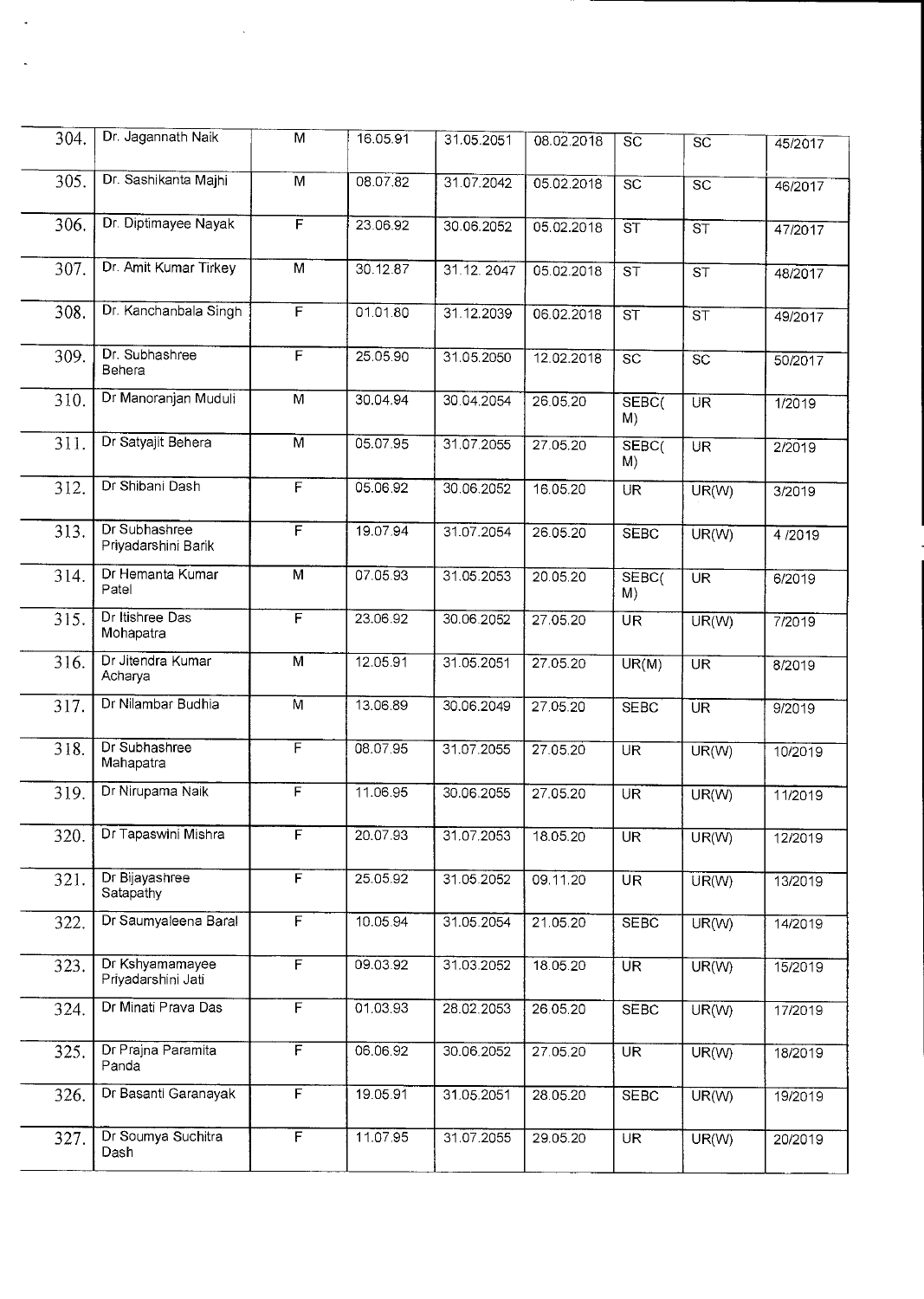| 328. | Dr Biswaranjan<br>Mahanta     | M              | 05.07.93              | 31.07.2053 | 27.05.20 | <b>SEBC</b>              | $\overline{\mathsf{UR}}$ | 21/2019 |  |
|------|-------------------------------|----------------|-----------------------|------------|----------|--------------------------|--------------------------|---------|--|
| 329. | Dr Gayatri Padhan             | $\overline{F}$ | 01.02.95              | 31.01.2055 | 16.05.20 | $\overline{\text{UR}}$   | $UR(\overline{W})$       | 22/2019 |  |
| 330. | Dr Ajaya Kumar Meher          | M              | 21.05.93              |            |          |                          |                          |         |  |
|      |                               |                |                       | 31.05.2053 | 27.05.20 | <b>SEBC</b>              | $U\overline{R}$          | 23/2019 |  |
| 331. | Dr Smita Paramita<br>Kalasi   | $\overline{F}$ | 03.03.95              | 31.03.2055 | 21.05.20 | <b>SEBC</b>              | UR(W)                    | 24/2019 |  |
| 332. | Dr PuspaLata Panda            | $\overline{F}$ | 13.06.93              | 30.06.2053 | 27.05.20 | $\overline{\mathsf{UR}}$ | UR(W)                    | 25/2019 |  |
| 333. | Dr Somantah Mishra            | $\overline{M}$ | 05.05.86              | 31.05.2046 | 26.05.20 | $\overline{\mathsf{UR}}$ | UR                       | 26/2019 |  |
| 334. | Dr Bishnupriya Lenka          | $\overline{F}$ | 13.06.93              | 30.06.2053 | 23.05.20 | <b>SEBC</b>              | UR(W)                    | 27/2019 |  |
| 335. | Dr Ajit Prasad Tiwari         | $\overline{M}$ | 26.06.86              | 30.06.2046 | 17.05.20 | $\overline{\mathsf{UR}}$ | UR                       | 28/2019 |  |
| 336. | Dr Kamalakanta                | $\overline{M}$ | 26.05.92              | 31.05.2052 | 19.05.20 |                          |                          |         |  |
|      | Ghadei                        |                |                       |            |          | $\overline{\mathsf{UR}}$ | $\overline{\mathsf{UR}}$ | 29/2019 |  |
| 337. | Dr Antaryami Panda            | M              | 26.05.92              | 31.05.2052 | 16.05.20 | $U\overline{R}$          | $\overline{UR}$          | 30/2019 |  |
| 338. | Dr Kabi Chandra<br>Sahoo      | $\overline{M}$ | 23.05.93              | 31.05.2053 | 21.12.20 | $\overline{\text{UR}}$   | UR.                      | 31/2019 |  |
| 339. | Dr Guru Prasanna<br>Samal     | $\overline{M}$ | 04.05.93              | 31.05.2053 | 18.05.20 | <b>SEBC</b>              | $UR(\overline{W})$       | 32/2019 |  |
| 340. | Dr Sharmila Kumari<br>Panda   | F              | 15.07.86              | 31.07.2046 | 22.05.20 | UR                       | UR(W)                    | 33/2019 |  |
| 341. | Dr Pinkesh Kumar<br>Sahu      | M              | 26.05.94              | 31.05.2054 | 21.05.20 | <b>SEBC</b>              | $U\overline{R}$          | 34/2019 |  |
| 342. | Dr Amit Kumar Mund            | M              | 07.12.93              | 31.12.2053 | 16.05.20 | UR                       | UR.                      | 35/2019 |  |
| 343. | Dr Ushasi Sahoo               | F              | 05.05.95              | 31.05.2055 | 18.05.20 | $\overline{\text{UR}}$   | UR(W)                    | 36/2019 |  |
| 344. | Dr Nehamrita Mohanty          | F              | 02.05.93              | 31.05.2053 | 16.05.20 | UR                       | UR(W)                    | 37/2019 |  |
| 345. | Dr Madhusmita Pati            | F              | $03.05.\overline{91}$ |            |          |                          |                          |         |  |
|      |                               |                |                       | 31.05.2051 | 16.05.20 | $\overline{\text{UR}}$   | UR(W)                    | 38/2019 |  |
| 346. | Dr Bibhu Prasad<br>Nayak      | M              | 30.04.92              | 30.04.2052 | 16.05.20 | $\overline{\mathsf{UR}}$ | $\overline{\mathsf{UR}}$ | 39/2019 |  |
| 347. | Dr Lopamudra Sahu             | F              | 07.04.95              | 30.04.2055 | 19.05.20 | $\overline{\text{UR}}$   | UR(W)                    | 40/2019 |  |
| 348. | Dr Bijayalaxmi Tripathy       | $\overline{F}$ | 12.01.89              | 31.01.2049 | 18.05.20 | $\overline{\text{UR}}$   | UR(W)                    | 41/2019 |  |
| 349. | Dr Krushna Prasad<br>Tripathy | M              | 16.05.93              | 31.05.2053 | 18.05.20 | UR <sup>T</sup>          | $\overline{\mathsf{UR}}$ | 42/2019 |  |
| 350. | Dr Swarnakanta Jena           | $\overline{M}$ | 16.09.93              | 30.09.2053 | 27.05.20 | $\overline{\mathsf{UR}}$ | UR <sup>1</sup>          | 43/2019 |  |
| 351. | Dr Benudhar Meher             | $\overline{M}$ | 12.07.95              | 31.07.2055 | 18.05.20 | <b>SEBC</b>              | $\overline{\mathsf{UR}}$ | 44/2019 |  |
|      |                               |                |                       |            |          |                          |                          |         |  |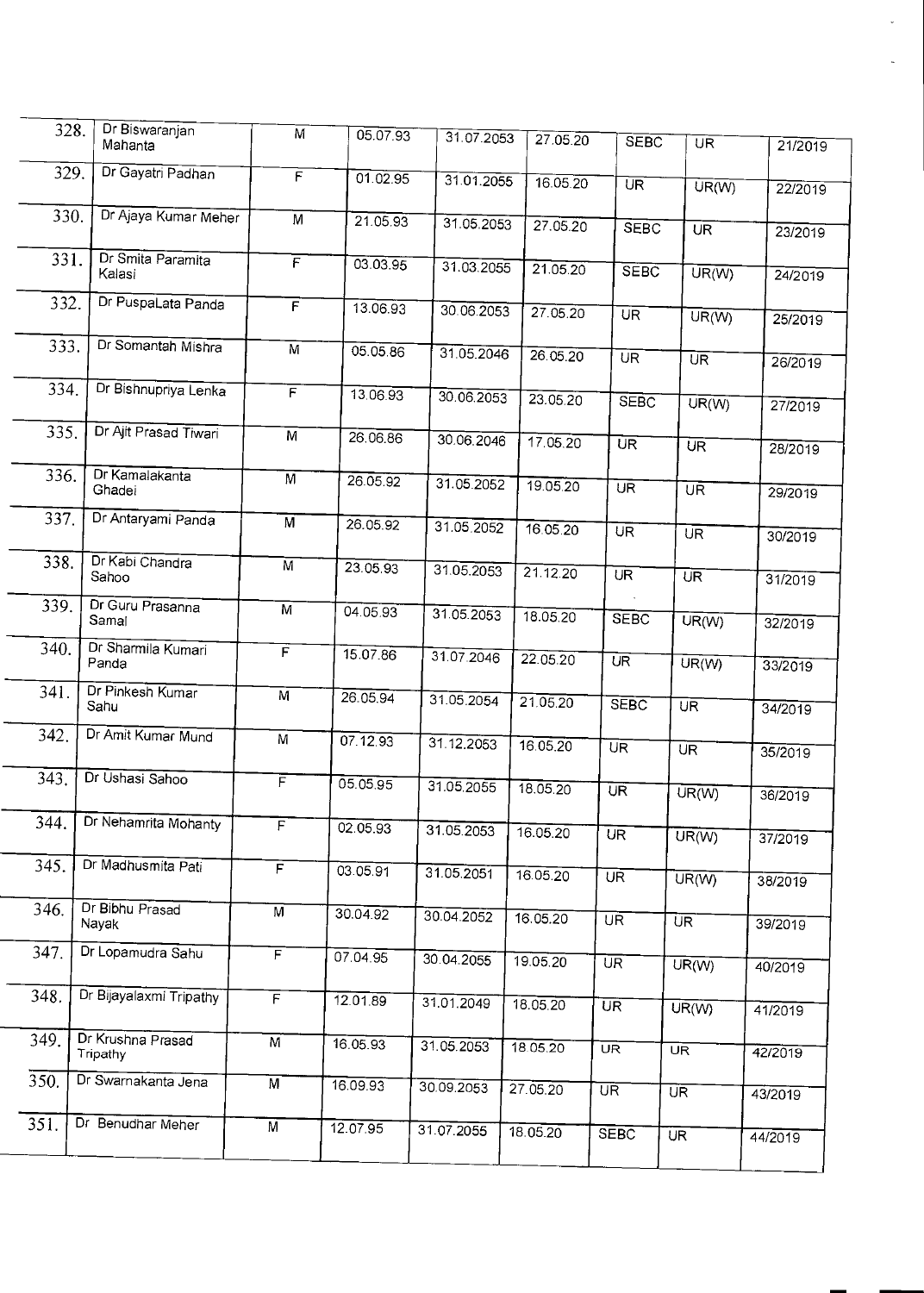| 352. | Dr Sullata Patel                  | F                       | 05.07.95 | 31.07.2055 | 18.05.20 | $\overline{\text{UR}}$   | $UR(\overline{W})$       | 45/2019 |
|------|-----------------------------------|-------------------------|----------|------------|----------|--------------------------|--------------------------|---------|
| 353. | Dr Jitendra Kumar<br>Pradhan      | $\overline{M}$          | 06.05.93 | 31.05.2053 | 25.05.20 | <b>SEBC</b>              | $\overline{\text{UR}}$   | 46/2019 |
| 354. | Dr Nandini Patel                  | F                       | 13.02.95 | 28.02.2055 | 19.05.20 | <b>SEBC</b>              | UR                       | 48/2019 |
| 355. | Dr Laxmipriya Sahoo               | F                       | 13.02.93 | 28.02.2053 | 18.05.20 | <b>SEBC</b>              | $\overline{\mathsf{UR}}$ | 49/2019 |
| 356. | Dr Mitanjali Behera               | F                       | 01.05.94 | 30.04.2054 | 27.05.20 | $\overline{SC}$          | <b>UR</b>                | 50/2019 |
| 357. | Dr Arpita Sahoo                   | $\overline{F}$          | 15.05.93 | 31.05.2053 | 21.05.20 | UR                       | UR                       | 51/2019 |
| 358. | Dr Mohit Mohan Meher              | $\overline{M}$          | 21.02.89 | 28.02.2049 | 21.05.20 | <b>SEBC</b>              | $\overline{\text{UR}}$   | 52/2019 |
| 359. | Dr Satabdi Satarupa<br>Patanaik   | $\overline{\mathsf{F}}$ | 03.02.93 | 28.02.2053 | 27.05.20 | $\overline{\text{UR}}$   | <b>UR</b>                | 53/2019 |
| 360. | Dr Binod Kumar Meher              | $\overline{M}$          | 06.09.93 | 30.09.2053 | 18.05.20 | <b>SEBC</b>              | $\overline{\text{UR}}$   | 54/2019 |
| 361. | Dr Nalinikanta Parida             | $\overline{M}$          | 24.02.85 | 28.02.2045 | 20.05.20 | <b>SEBC</b>              | <b>SEBC</b>              | 55/2019 |
| 362. | Dr Smrutimayee<br>Sahoo           | F                       | 25.05.94 | 31.05.2054 | 27.05.20 | <b>SEBC</b>              | $\overline{\mathsf{UR}}$ | 56/2019 |
| 363. | Dr Bindushree Sahu                | F                       | 23.02.94 | 28.02.2054 | 19.05.20 | <b>SEBC</b>              | $\overline{\text{UR}}$   | 57/2019 |
| 364. | Dr Manisha Singh                  | F                       | 03.06.95 | 30.06.2055 | 29.05.20 | $\overline{\text{ST}}$   | $\overline{\mathsf{UR}}$ | 58/2019 |
| 365. | Dr Ashis Kumar<br>Pradhan         | $\overline{M}$          | 17.05.92 | 31.05.2052 | 18.05.20 | <b>SEBC</b>              | <b>UR</b>                | 59/2019 |
| 366. | Dr Itishree Das                   | F                       | 13.07.95 | 31.07.2055 | 18.05.20 | UR <sup>T</sup>          | UR <sup>T</sup>          | 60/2019 |
| 367. | Dr Raj Kumar Meher                | M                       | 29.05.95 | 31.05.2055 | 29.05.20 | <b>SEBC</b>              | $\overline{\text{UR}}$   | 61/2019 |
| 368. | Dr Bedaprakash<br>Chandrakar      | M                       | 01.04.94 | 31.03.2054 | 27.05.20 | <b>UR</b>                | UR <sup>1</sup>          | 62/2019 |
| 369. | Dr Anupama Dehury                 | F                       | 14.08.94 | 31.08.2054 | 18.05.20 | <b>SEBC</b>              | $\overline{\text{UR}}$   | 63/2019 |
| 370. | Dr Nibedita Sahoo                 | F                       | 07.05.88 | 31.05.2048 | 21.05.20 | $\overline{\text{UR}}$   | UR                       | 64/2019 |
| 371. | Dr Alok Kumar Meher               | $\overline{M}$          | 27.03.94 | 31.03.2054 | 27.05.20 | UR <sup>T</sup>          | $\overline{\mathsf{UR}}$ | 65/2019 |
| 372. | Dr Jayashree Khuntia              | F                       | 30.12.91 | 31.12.2051 | 26.05.20 | UR <sup>"</sup>          | $\overline{\mathsf{UR}}$ | 66/2019 |
| 373. | Dr Sindhu Nandini<br>Sahoo        | F                       | 03.07.92 | 31.07.2052 | 18.05.20 | $\overline{\mathsf{UR}}$ | <b>UR</b>                | 67/2019 |
| 374. | Dr Subhashree<br>Subhasmita Joshi | F                       | 29.06.95 | 30.06.2055 | 26.05.20 | <b>UR</b>                | $\overline{\text{UR}}$   | 68/2019 |
| 375. | Dr Alok Pattanaik                 | $\overline{M}$          | 10.06.87 | 30.06.2047 | 18.05.20 | $\overline{\text{UR}}$   | $\overline{\mathsf{UR}}$ | 69/2019 |
|      |                                   |                         |          |            |          |                          |                          |         |

 $\hat{\mathbf{z}}$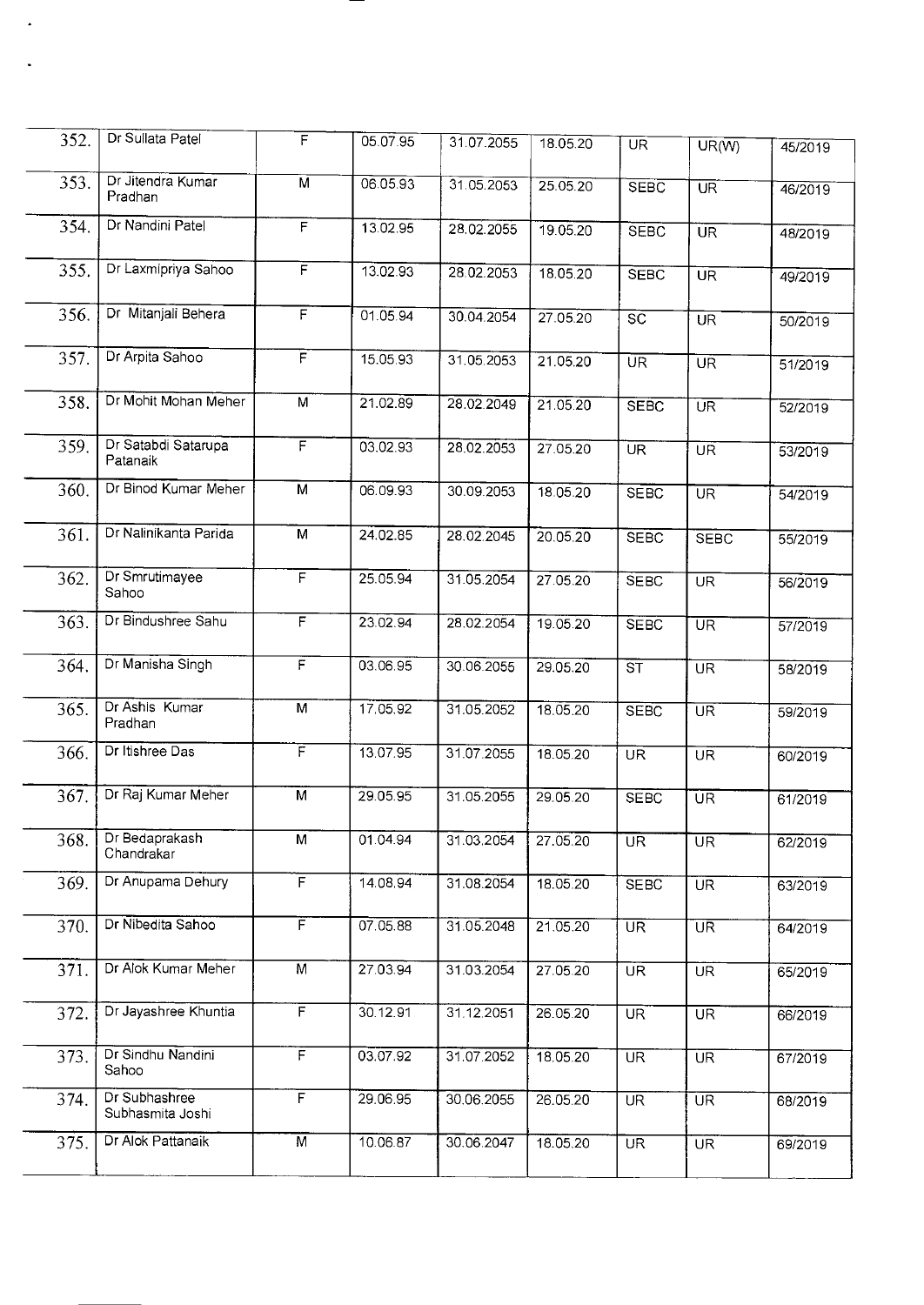| 376. | Dr Manmohan Dang             | $\overline{M}$          | 10.05.93 | 31.05.2053 | 18.05.20 | <b>SEBC</b>                       | <b>SEBC</b>            | 70/2019 |
|------|------------------------------|-------------------------|----------|------------|----------|-----------------------------------|------------------------|---------|
| 377. | Dr Sarita Manjari Sahu       | $\overline{F}$          | 07.06.95 | 30.06.2055 | 27.05.20 | <b>SEBC</b>                       | SEBC(W)                | 71/2019 |
| 378. | Dr Sushmita Dora             | F                       | 05.07.89 | 31.07.2049 | 16.05.20 | <b>SEBC</b>                       | SEBC(W)                | 72/2019 |
| 379. | Dr Madhusmita Rani<br>Sethi  | F                       | 16.05.93 | 31.05.2053 | 25.05.20 | $\overline{\text{sc}}$            | SC(W)                  | 73/2019 |
| 380. | Dr Subrat Kumar<br>Prusti    | M                       | 01.06.92 | 31.05.2052 | 18.05.20 | <b>SEBC</b>                       | <b>SEBC</b>            | 74/2019 |
| 381. | Dr Riksundar Nanda           | $\overline{M}$          | 12.10.94 | 31.10.2054 | 21.05.20 | $\overline{\mathsf{SC}}$          | SC                     | 75/2019 |
| 382. | Dr Sonali Nag                | $\overline{F}$          | 31.01.94 | 31.01.2054 | 27.05.20 | $\overline{SC}$                   | SC(W)                  | 76/2019 |
| 383. | Dr Jyoti Prakash Mallik      | $\overline{M}$          | 27.4.92  | 30.04.2052 | 15.05.20 | $\overline{SC}$                   | $\overline{SC}$        | 77/2019 |
| 384. | Dr Meera Rani Behera         | $\overline{\mathsf{F}}$ | 16.03.94 | 31.03.2054 | 18.05.20 | $\overline{SC}$                   | SC(W)                  | 78/2019 |
| 385. | Dr Minati Bhuyan             | $\overline{F}$          | 29.03.93 | 31.03.2053 | 18.05.20 | $\overline{\mathsf{s}\mathsf{T}}$ | ST(W)                  | 79/2019 |
| 386. | Dr Rubin Behera              | F                       | 07.03.92 | 31.03.2052 | 18.05.20 | $\overline{SC}$                   | SC(W)                  | 80/2019 |
| 387. | Dr Monikarani Sikdar         | F                       | 26.11.94 | 30.11.2054 | 19.05.20 | $\overline{SC}$                   | SC(W)                  | 82/2019 |
| 388. | Dr Swapnarani Dora           | $\overline{F}$          | 01.07.94 | 30.06.2054 | 08.06.20 | $\overline{\mathsf{ST}}$          | ST(W)                  | 83/2019 |
| 389. | Dr Om Saiswari               | $\overline{M}$          | 15.04.95 | 30.04.2055 | 22.05.20 | $\overline{SC}$                   | SC(W)                  | 84/2019 |
| 390. | Dr Madhusmita Behera         | $\overline{F}$          | 01.07.93 | 30.06.2053 | 20.05.20 | $\overline{SC}$                   | SC(W)                  | 85/2019 |
| 391. | DrJagadish Prasad<br>Mohanta | M                       | 15.03.88 | 31.03.2048 | 19.05.20 | UR <sup>T</sup>                   | UR-LD                  | 86/2019 |
| 392. | Dr Subhalaxmi<br>Pradhan     | $\overline{F}$          | 12.11.93 | 30.11.2053 | 18.05.20 | ST                                | ST(W)                  | 87/2019 |
| 393. | Dr Manoj Kumar Bhoi          | M                       | 04.03.91 | 31.03.2051 | 18.05.20 | $\overline{\text{ST}}$            | ST                     | 88/2019 |
| 394. | Dr Niroj Kumar Suna          | $\overline{M}$          | 18.05.90 | 31.05.2050 | 18.05.20 | $\overline{SC}$                   | $\overline{SC}$        | 89/2019 |
| 395. | Dr Mandakini Tudu            | $\overline{F}$          | 13.09.93 | 30.09.2053 | 18.05.20 | ST                                | ST(W)                  | 90/2019 |
| 396. | Dr Ankita Bisi               | $\overline{F}$          | 13.12.94 | 31.12.2054 | 16.05.20 | $\overline{SC}$                   | SC(W)                  | 91/2019 |
| 397. | Dr Shoshit Kumar<br>Majhi    | $\overline{M}$          | 02.11.92 | 30.11.2052 | 10.11.20 | ST                                | ST                     | 92/2019 |
| 398. | Dr Krushna Ballav<br>Nayak   | M                       | 15.03.87 | 31.03.2047 | 18.05.20 | ST                                | $\overline{\text{ST}}$ | 93/2019 |
| 399. | Dr Dusmanta Kumar<br>Majhi   | M                       | 17.06.95 | 30.06.2055 | 20.5.20  | ST                                | $\overline{\text{ST}}$ | 94/2019 |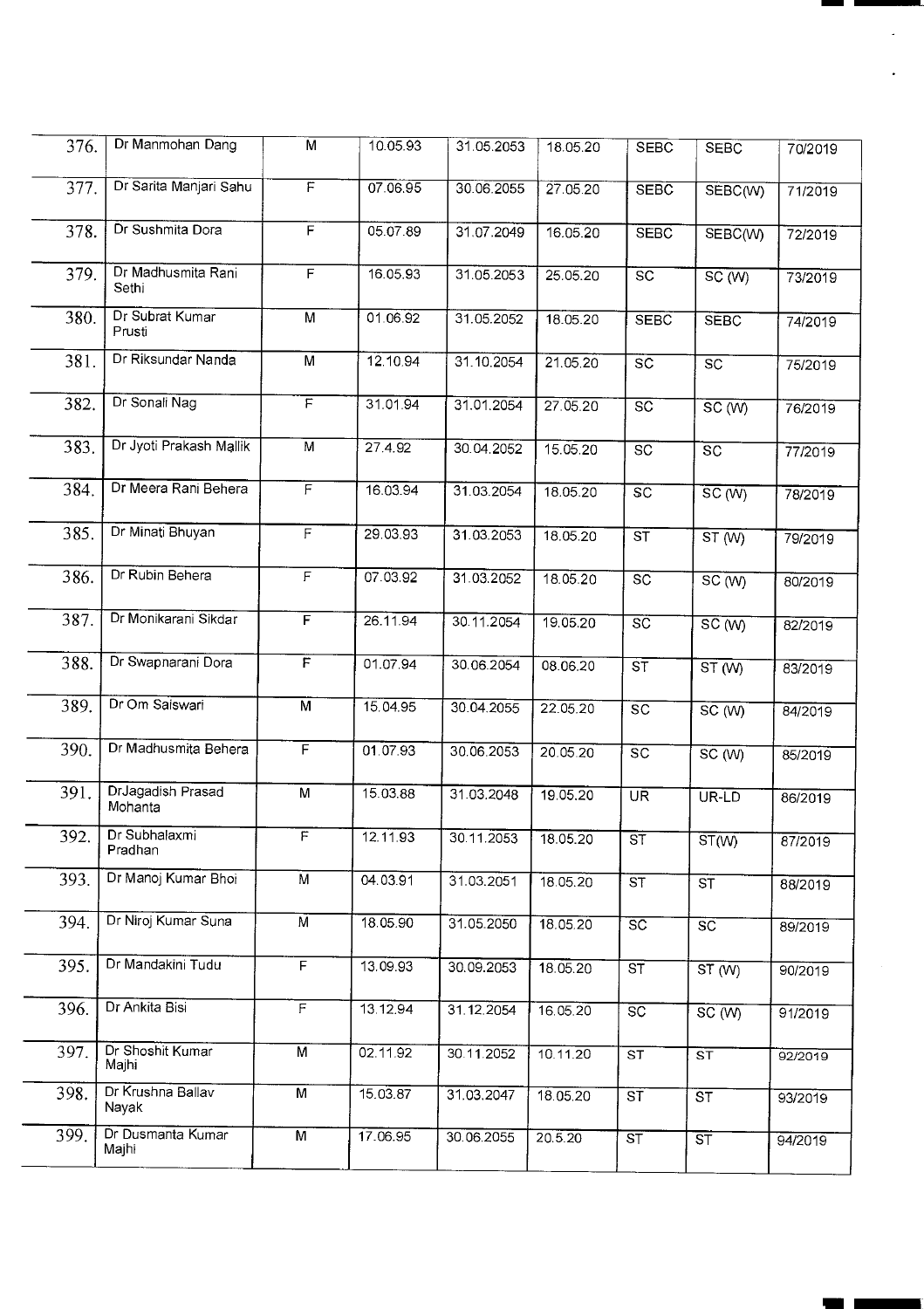| 400. | Dr Rashmi Ranjan<br>Pradhan | $\overline{\mathsf{M}}$ | 15.03.95 | 31.03.2055 | 16.05.20 | $S\overline{T}$          | $\overline{\mathsf{s}}\overline{\mathsf{T}}$ | 95/2019  |
|------|-----------------------------|-------------------------|----------|------------|----------|--------------------------|----------------------------------------------|----------|
| 401. | Dr Sangrama Kumar<br>Das.   | M                       | 26.06.84 | 30.06.2044 | 19.05.20 | $\overline{SC}$          | $\overline{SC}$                              | 96/2019  |
| 402. | Dr S. Gyanaranjan           | M                       | 15.03.91 | 31.03.2051 | 16.05.20 | $\overline{SC}$          | SC                                           | 97/2019  |
| 403. | Dr Dibakara Rohidas         | $\overline{M}$          | 01.03.84 | 28.02.2044 | 16.05.20 | $\overline{SC}$          | $\overline{sc}$                              | 98/2019  |
| 404. | Dr Rubismita Bhoi           | $\overline{F}$          | 07.06.95 | 30.06.2055 | 19.05.20 | $\overline{\text{ST}}$   | ST(W)                                        | 99/2019  |
| 405. | Dr Monalisa Hansdah         | $\overline{F}$          | 02.04.92 | 30.04.2052 | 27.05.20 | $\overline{\text{ST}}$   | ST(W)                                        | 100/2019 |
| 406. | Dr Indramani Meher          | M                       | 24.05.93 | 31.05.2053 | 18.05.20 | $\overline{\mathsf{ST}}$ | ST                                           | 101/2019 |
| 407. | Dr Mihir Ranjan Naik        | М                       | 08.04.92 | 30.04.2052 | 27.05.20 | $\overline{\mathsf{ST}}$ | $\overline{\text{ST}}$                       | 102/2019 |
| 408. | Dr Prajna Paramita          | $\overline{F}$          | 14.12.87 | 31.12.2047 | 21.05.20 | $\overline{SC}$          | SC(W)                                        | 103/2019 |
| 409. | Dr Pramod Kanhar            | M                       | 01.07.95 | 30.06.2055 | 19.05.20 | $\overline{\text{ST}}$   | $\overline{\mathsf{s}\mathsf{T}}$            | 104/2019 |
| 410. | Dr Suprabha Nayak           | F                       | 07.07.93 | 31.07.2053 | 16.05.20 | $\overline{SC}$          | $\overline{SC(W)}$                           | 105/2019 |
| 411. | Dr Pratima Singh            | $\overline{\mathsf{F}}$ | 01.07.94 | 31.07.2054 | 18.05.20 | $\overline{\text{ST}}$   | ST(W)                                        | 106/2019 |
| 412. | Dr Snehasis<br>Mohapatra    | $\overline{M}$          | 02.06.93 | 30.02.2053 | 18.05.20 | UR <sup>T</sup>          | UR-LD                                        | 107/2019 |
| 413. | Dr Azad Kumar Sabar         | $\overline{M}$          | 07.07.97 | 31.07.2057 | 20.05.20 | $\overline{\text{ST}}$   | $\overline{\text{ST}}$                       | 108/2019 |
| 414. | Dr Sachin Bhoi              | $\overline{M}$          | 10.04.93 | 30.04.2053 | 26.05.20 | ST                       | $\overline{\mathsf{ST}}$                     | 109/2019 |
| 415. | Dr Bibhu Prasad Naik        | $\overline{M}$          | 18.07.93 | 31.07.2053 | 16.05.20 | $\overline{\mathsf{ST}}$ | $\overline{\text{ST}}$                       | 110/2019 |
| 416. | Dr Himansu Nag              | M                       | 05.09.95 | 30.09.2055 | 18.05.20 | <b>SC</b>                | <b>SC</b>                                    | 111/2019 |
| 417. | Dr Panchanana Kisan         | M                       | 26.05.89 | 31.05.2049 | 13.11.20 | $\overline{\text{ST}}$   | $\overline{\text{ST}}$                       | 112/2019 |
| 418. | Dr Swagatika Behera         | F                       | 28.01.83 | 31.01.2043 | 18.05.20 | $\overline{SC}$          | SC(W)                                        | 113/2019 |
| 419. | Dr Chandrabhanu<br>Suna     | $\overline{M}$          | 09.06.91 | 30.06.2051 | 20.05.20 | $\overline{SC}$          | $\overline{SC}$                              | 114/2019 |
| 420. | Dr Sujata Nanda             | $\overline{F}$          | 23.07.91 | 31.07.2051 | 18.05.20 | $\overline{SC}$          | $\overline{SC}$                              | 115/2019 |
| 421. | Dr Meera Soren              | $\overline{\mathsf{F}}$ | 18.07.85 | 31.07.2045 | 20.05.20 | $\overline{\text{ST}}$   | ST(W)                                        | 116/2019 |
| 422. | Dr Anima Kerketta           | $\overline{F}$          | 15.03.92 | 31.03.2052 | 16.05.20 | $\overline{\text{ST}}$   | ST(W)                                        | 117/2019 |
| 423. | Dr Sushanta Kumar<br>Meher  | M                       | 06.05.90 | 31.05.2050 | 26.05.20 | $\overline{\mathsf{ST}}$ | ST                                           | 118/2019 |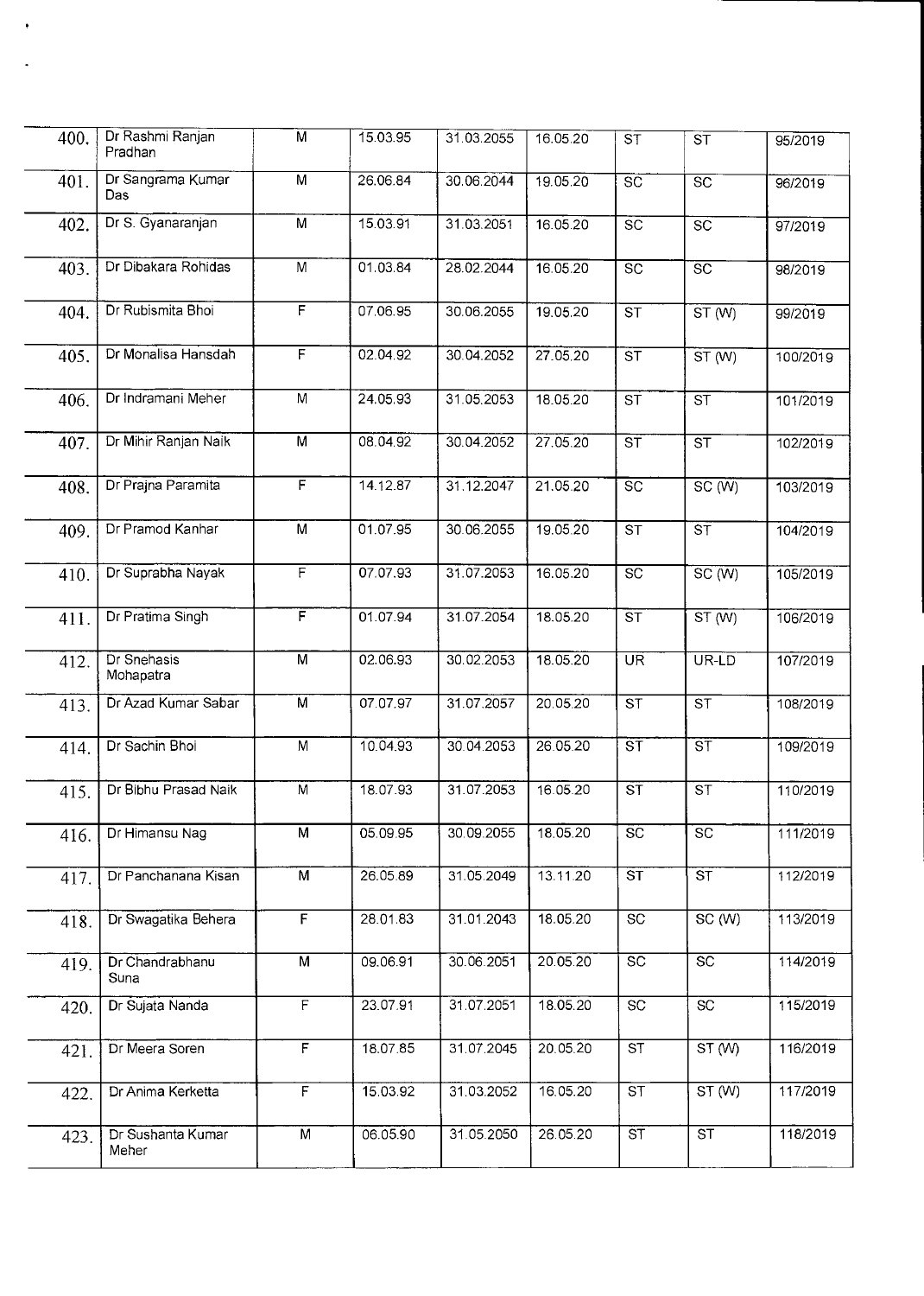|      |                             |                         |          |            | 21.05.20 | SC                                | SC                                       | 119/2019 |
|------|-----------------------------|-------------------------|----------|------------|----------|-----------------------------------|------------------------------------------|----------|
| 424. | Dr Ranjan Kumar Das         | M                       | 08.02.87 | 28.02.2047 |          |                                   |                                          |          |
| 425. | Dr Tushara Kanta<br>Singh   | M                       | 06.06.77 | 30.06.2037 | 16.05.20 | $\overline{\mathsf{UR}}$          | $\overline{\mathsf{UR}}\cdot\mathsf{VH}$ | 120/2019 |
| 426. | Dr Bhabasindhu<br>Bariha    | $\overline{M}$          | 10.06.93 | 30.06.2053 | 20.05.20 | $\overline{\text{ST}}$            | $\overline{\text{s}}$                    | 121/2019 |
| 427. | Dr Smrutirekha Das          | $\overline{F}$          | 16.03.95 | 31.03.2055 | 19.05.20 | $\overline{SC}$                   | $\overline{SC}$                          | 122/2019 |
| 428. | Dr Niroj Kumar Mirdha       | M                       | 22.07.91 | 31.07.2051 | 18.05.20 | $\overline{\text{ST}}$            | $\overline{\text{ST}}$                   | 123/2019 |
| 429. | Dr Kadambini Majhi          | $\overline{F}$          | 09.08.95 | 31.08.2055 | 18.05.20 | $\overline{\text{ST}}$            | ST(W)                                    | 124/2019 |
| 430. | Dr Matru Prasad<br>Pandit   | $\overline{M}$          | 10.06.92 | 30.06.2052 | 19.05.20 | $\overline{SC}$                   | $\overline{SC}$                          | 125/2019 |
| 431. | Dr Chhabi Rani Singh        | $\overline{F}$          | 29.06.84 | 30.06.2044 | 26.05.20 | ST                                | ST(W)                                    | 126/2019 |
| 432. | Dr Jagyanarayan<br>Behera   | M                       | 02.05.86 | 31.05.2046 | 19.05.20 | $\overline{\text{sc}}$            | $\overline{SC}$                          | 127/2019 |
| 433. | Dr Ajaya Kumar Majhi        | $\overline{M}$          | 07.11.92 | 30.11.2052 | 20.05.20 | ST                                | $\overline{\text{ST}}$                   | 128/2019 |
| 434. | Dr Yugeswar Majhi           | M                       | 03.06.90 | 30.06.2050 | 19.05.20 | $\overline{\text{ST}}$            | $\overline{\text{ST}}$                   | 129/2019 |
| 435. | Dr Saroj Mahananda          | $\overline{M}$          | 07.06.92 | 30.06.2052 | 18.05.20 | $\overline{SC}$                   | $\overline{SC}$                          | 130/2019 |
| 436. | Dr Manoranjan Gainta        | M                       | 10.07.89 | 31.07.2049 | 25.05.20 | $\overline{\text{ST}}$            | ST                                       | 131/2019 |
| 437. | Dr Pramod Kumar<br>Mallik   | $\overline{M}$          | 15.04.89 | 30.04.2049 | 18.05.20 | $\overline{sc}$                   | $\overline{SC}$                          | 132/2019 |
| 438. | Dr Namitarani Majhi         | $\overline{\mathsf{F}}$ | 11.07.92 | 31.07.2052 | 20.05.20 | $\overline{\text{ST}}$            | ST(W)                                    | 133/2019 |
| 439. | Dr Ashok Kumar Dalai        | $\overline{M}$          | 05.04.92 | 30.04.2052 | 19.05.20 | $\overline{SC}$                   | $\overline{sc}$                          | 134/2019 |
| 440. | Dr Gajanan Sethi            | M                       | 05.06.87 | 30.06.2047 | 18.05.20 | $\overline{SC}$                   | $\overline{SC}$                          | 135/2019 |
| 441. | Dr Menaka Gomango           | $\overline{F}$          | 24.07.90 | 31.07.2050 | 18.05.20 | $\overline{\mathsf{s}\mathsf{T}}$ | ST(W)                                    | 136/2019 |
| 442. | Dr Nilakantha Naik          | M                       | 06.10.90 | 31.10.2050 | 19.05.20 | $\overline{\text{ST}}$            | $\overline{\text{ST}}$                   | 137/2019 |
| 443. | Dr Satrujit Kalasai         | $\overline{M}$          | 25.04.90 | 30.04.2050 | 18.05.20 | ST                                | ST                                       | 138/2019 |
| 444. | Dr Ramyashila<br>Sureswaree | $\overline{F}$          | 06.07.84 | 31.07.2044 | 18.05.20 | $\overline{SC}$                   | $\overline{SC}$                          | 139/2019 |
| 445. | Dr Debaprasad Sethi         | M                       | 28.05.95 | 31.05.2055 | 18.05.20 | $\overline{SC}$                   | <b>SC</b>                                | 140/2019 |
| 446. | Dr Srikanta Kumar<br>Nag    | $\overline{\mathsf{M}}$ | 20.05.86 | 31.05.2046 | 19.05.20 | $\overline{SC}$                   | $\overline{SC}$                          | 141/2019 |
| 447. | Dr Jema Baonda              | $\overline{F}$          | 29.07.87 | 31.07.2047 | 18.05.20 | $\overline{\text{ST}}$            | ST(W)                                    | 142/2019 |
|      |                             |                         |          |            |          |                                   |                                          |          |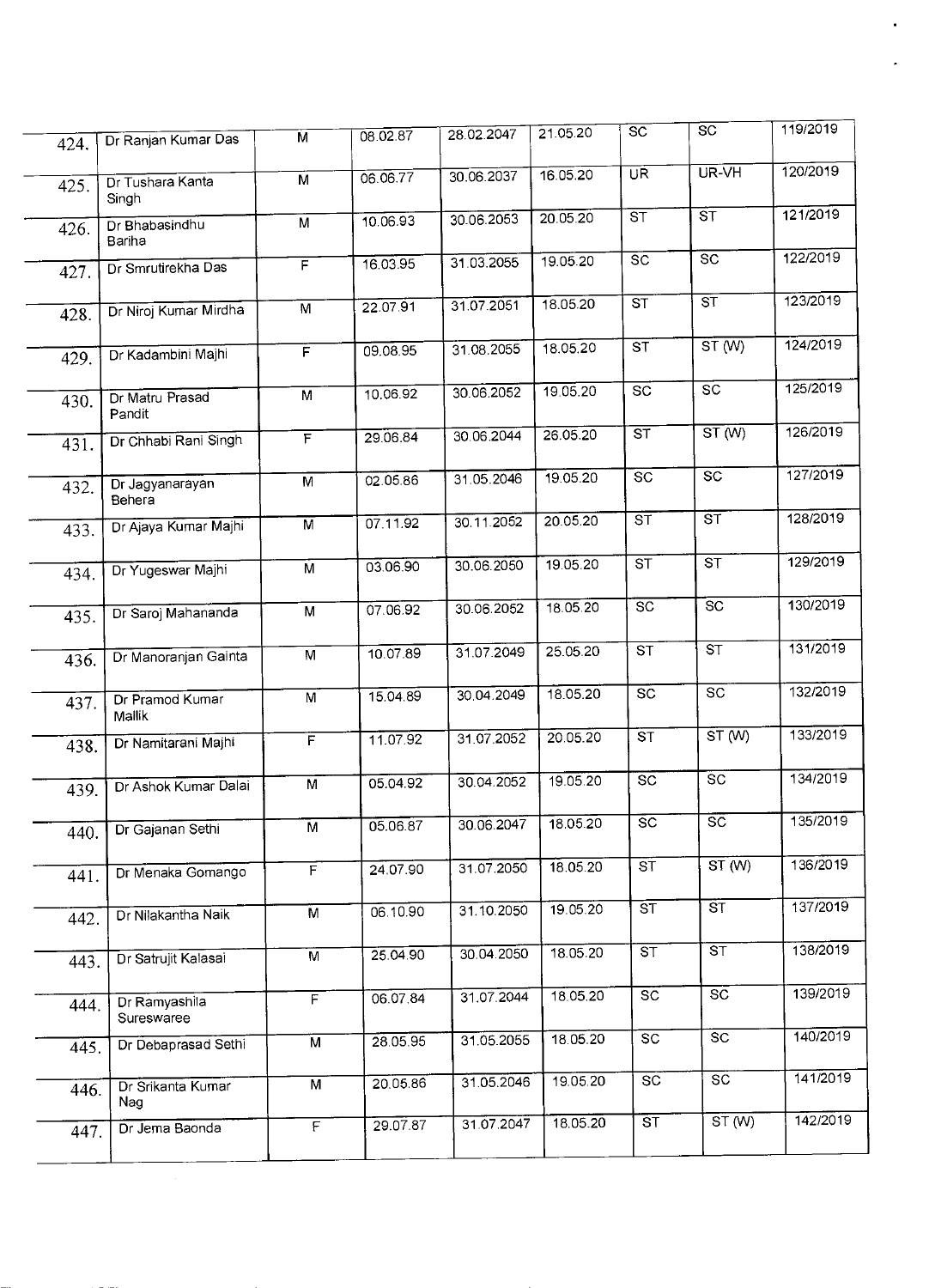| 448. | Dr Banajyotsna Sahoo         | F                       | 27.05.88 | 31.05.2048 | 27.05.20              | $\overline{\text{ST}}$ | ST(W)                    | 143/2019 |
|------|------------------------------|-------------------------|----------|------------|-----------------------|------------------------|--------------------------|----------|
| 449. | Dr Subhashree Nayak          | F                       | 10.11.89 | 30.11.2049 | 18.05.20              | $\overline{SC}$        | $\overline{\text{sc}}$   | 144/2019 |
| 450. | Dr Ashis Kumar Bhoi          | M                       | 06.07.87 | 31.07.2047 | $26.05.\overline{20}$ | $\overline{\text{ST}}$ | $\overline{\text{ST}}$   | 145/2019 |
| 451. | Dr Geetanjali Dora           | $\overline{\mathsf{F}}$ | 06.12.88 | 31.12.2048 | .05.20                | $\overline{\text{ST}}$ | ST(W)                    | 146/2019 |
| 452. | Dr Durgesh Nandini<br>Baskey | F                       | 02.06.92 | 30.06.2052 | 21.05.20              | $\overline{\text{ST}}$ | ST(W)                    | 147/2019 |
| 453. | Dr Manorama Majhi            | F                       | 27.11.91 | 30.11.2051 | 27.05.20              | $\overline{\text{ST}}$ | ST(W)                    | 148/2019 |
| 454. | Dr Manasi Harpal             | $\overline{M}$          | 27.05.95 | 31.05.2055 | 19.05.20              | $\overline{SC}$        | $\overline{SC}$          | 149/2019 |
| 455. | Dr Tikeswar Naik             | $\overline{\mathsf{M}}$ | 02.06.88 | 30.06.2048 | 19.05.20              | $\overline{\text{ST}}$ | $\overline{\text{ST}}$   | 150/2019 |
| 456. | Dr Madhusmita Nayak          | F                       | 23.06.88 | 30.06.2048 | 27.05.20              | ST                     | ST(W)                    | 151/2019 |
| 457. | Dr Babita Manjari Naik       | F                       | 03.05.95 | 31.05.2055 | 18.05.20              | $\overline{\text{ST}}$ | ST(W)                    | 152/2019 |
| 458. | Dr Suman Kullu               | F                       | 17.04.83 | 30.04.2043 | 16.05.20              | $\overline{\text{ST}}$ | ST(W)                    | 153/2019 |
| 459. | Dr Kunu Marshal<br>Hansdah   | M                       | 15.12.90 | 31.12.2050 | 26.05.20              | $\overline{\text{ST}}$ | $\overline{\text{ST}}$   | 154/2019 |
| 460. | Dr Binupama Majhi            | F                       | 19.05.90 | 31.05.2050 | 27.05.20              | $\overline{\text{ST}}$ | ST(W)                    | 155/2019 |
| 461. | Dr Siva Sankar Murmu         | $\overline{M}$          | 28.06.86 | 30.06.2046 | 26.05.20              | $\overline{\text{ST}}$ | $\overline{\text{ST}}$   | 156/2019 |
| 462. | Dr Narendra Kumar<br>Rout    | $\overline{M}$          | 05.03.87 | 31.03.2047 | 21.05.20              | $\overline{\text{ST}}$ | $\overline{\mathsf{ST}}$ | 157/2019 |
| 463. | Dr Dairektor Majhi           | M                       | 13.10.90 | 31.10.2050 | 27.05.20              | $\overline{\text{ST}}$ | $\overline{\mathsf{ST}}$ | 158/2019 |

 $\hat{\mathbf{z}}$ 

 $\cdot$